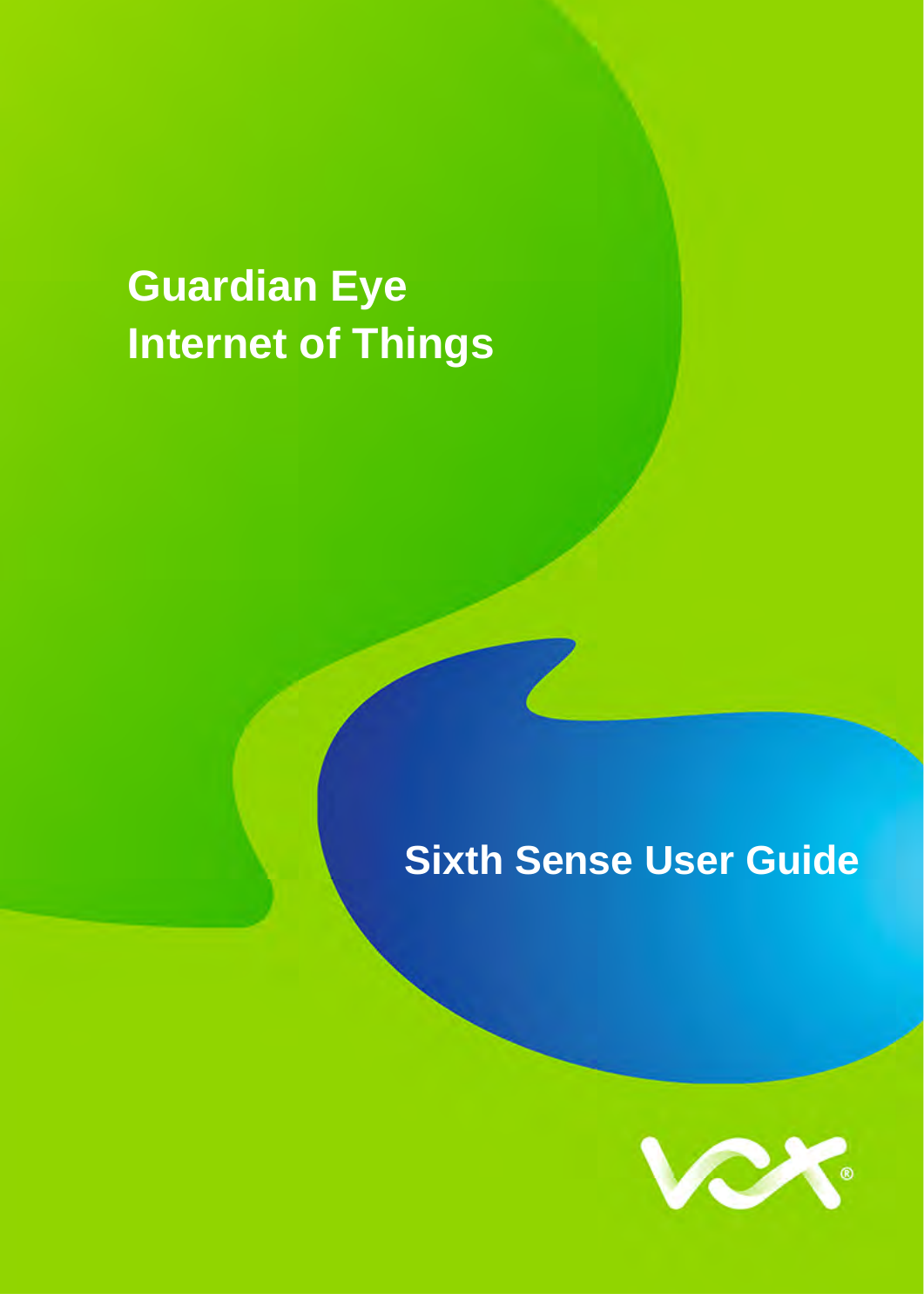

## Index

| $\mathbf{1}$ . |  |  |
|----------------|--|--|
| 1.1.           |  |  |
| 1.2.           |  |  |
|                |  |  |
| 2.1.           |  |  |
| 2.2.           |  |  |
| 3.             |  |  |
| 3.1.           |  |  |
| 3.2.           |  |  |
| 3.2.1.         |  |  |
| 3.2.2.         |  |  |
| 3.2.3.         |  |  |
| 3.2.4.         |  |  |
| 3.3.           |  |  |
| 3.3.1.         |  |  |
| 3.3.2.         |  |  |
| 3.3.3.         |  |  |
| 3.3.4.         |  |  |
| $\mathbf{4}$   |  |  |
| 4.1.           |  |  |
| 4.2.           |  |  |
| 5.             |  |  |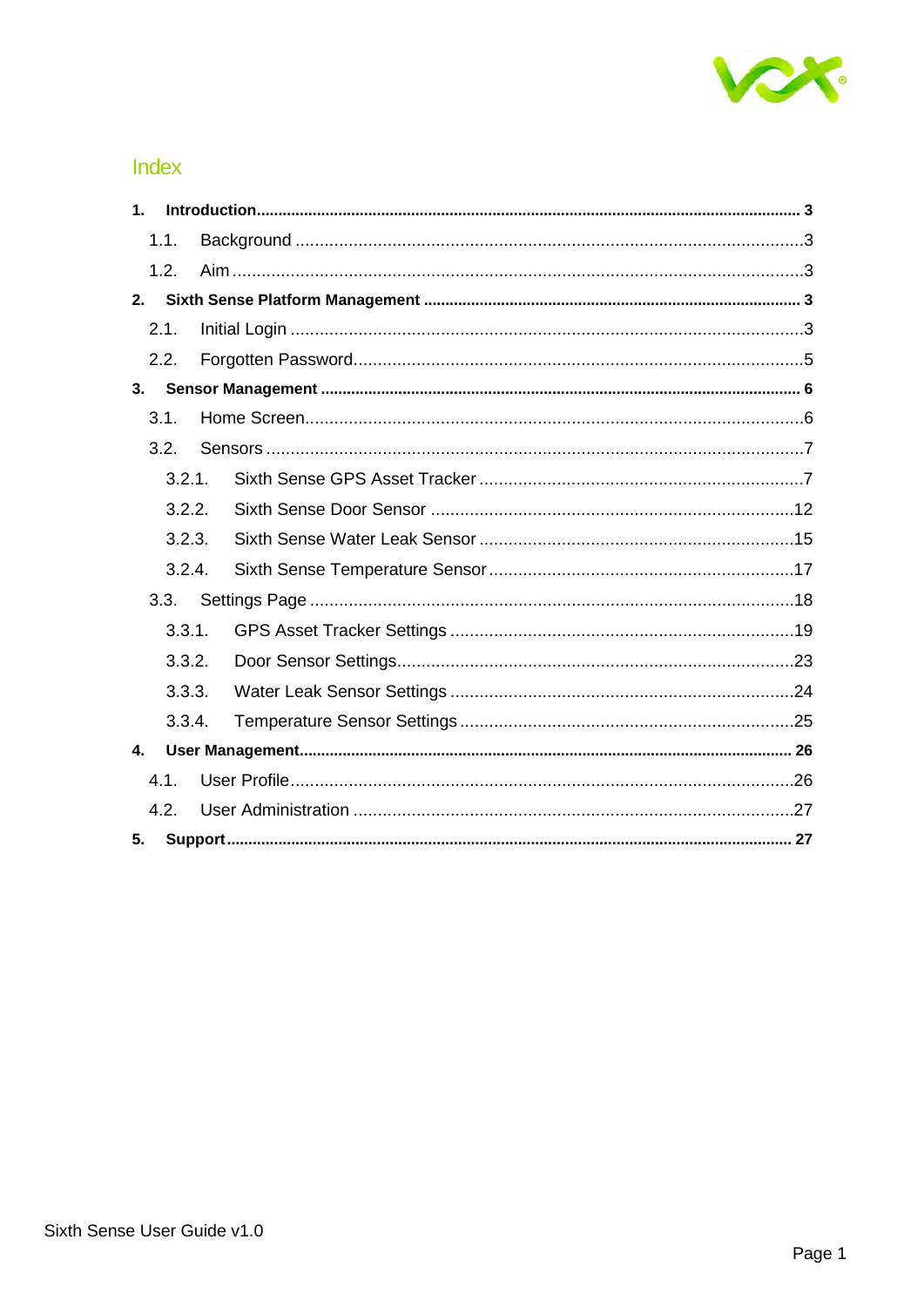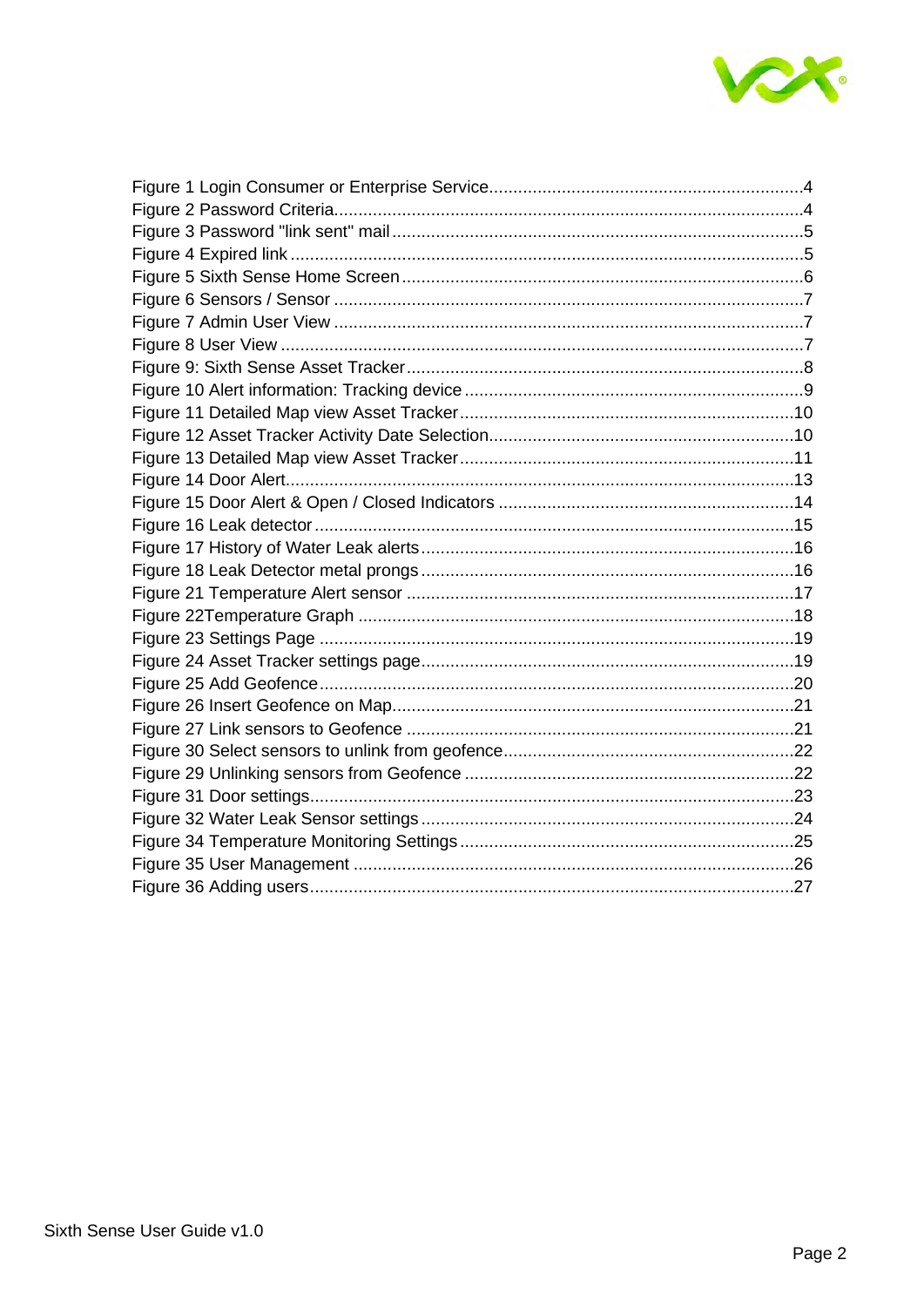

## <span id="page-3-0"></span>**1. Introduction**

#### <span id="page-3-1"></span>**1.1. Background**

IoT (Internet of Things) allows us to gain insight and a greater understanding of the devices we rely on every day, remotely. This technology transforms our everyday household infrastructure into something "smarter" – enhancing safety, convenience, and cost.

Vox Sixth Sense IoT features battery-operated sensors that are easy to install and connect automatically to an IoT-specific network. Allowing you to view the information gathered by all the sensors on the Vox Sixth Sense app via any connected device.

#### <span id="page-3-2"></span>**1.2. Aim**

The aim of this document is to provide information for login and password management on the Sixth Sense IoT platform, as well as the set-up and usage of the following sensors:

- GPS Asset Tracker
- Door Sensor
- Water Leak Sensor
- Temperature Sensor

## <span id="page-3-3"></span>**2. Sixth Sense Platform Management**

#### <span id="page-3-4"></span>**2.1. Initial Login**

- Once you've signed up for the Sixth Sense service, you will receive a welcome mail from Vox with a login and temporary password to log into the Sixth Sense platform.
- Access the Sixth Sense platform via this URL: https://iot.vox.co.za and log in with your temporary password.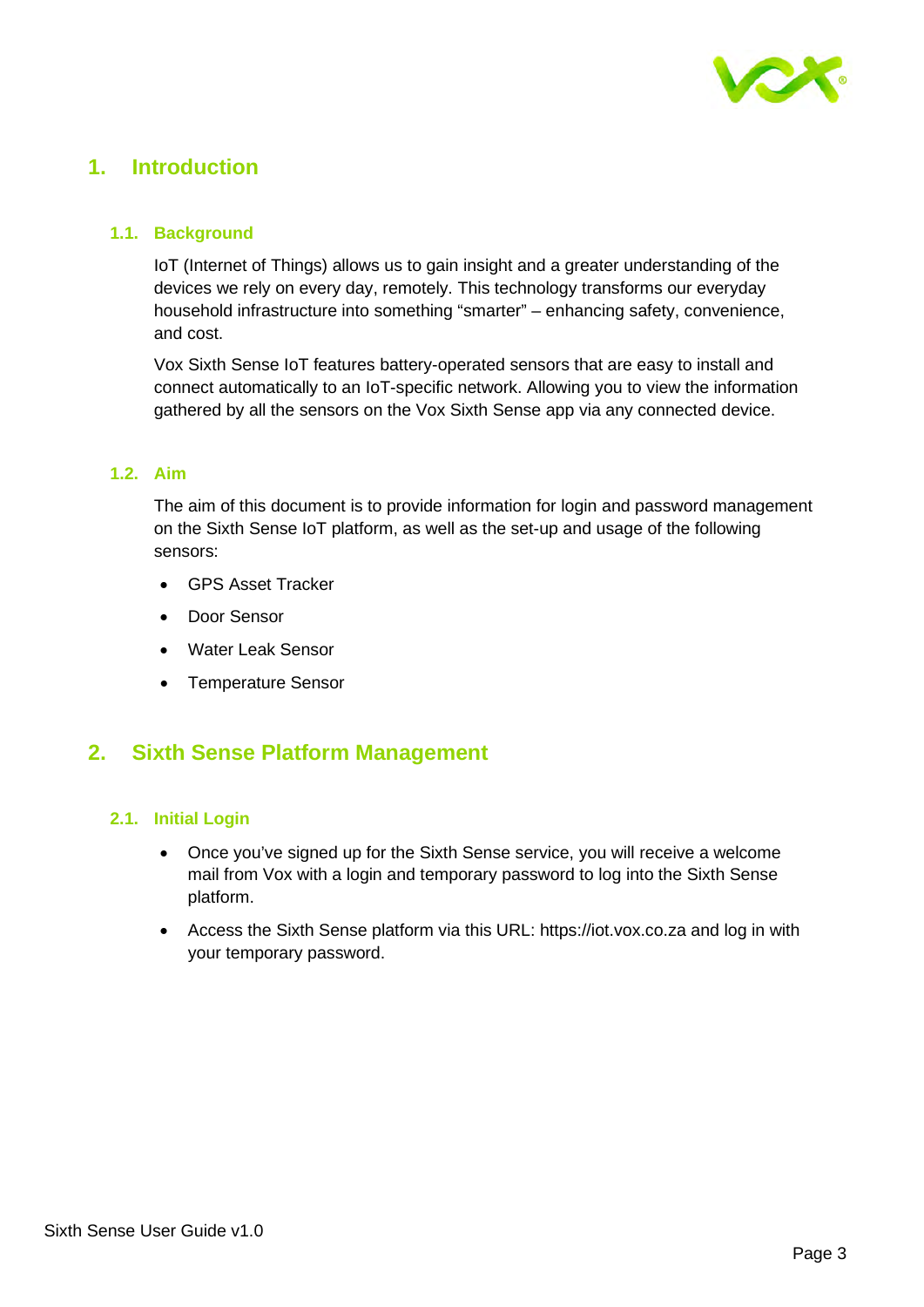

• If you already have a Vox IoT Enterprise service, you will need to select the "**Consumer**" tab.

| Choose Platform to log into                                                     |  |
|---------------------------------------------------------------------------------|--|
| Your username and password is used in the Enterprise<br>and Consumer platforms. |  |
| Please select a platform that you want to login into                            |  |
| Enterprise<br>Consumer                                                          |  |
| © 2021 - Vox loT                                                                |  |
|                                                                                 |  |

*Figure 1 Login Consumer or Enterprise Service*

- Once logged in, you will be directed to change your temporary password.
- You will have an hour to change your password before the link expires. Your new password should have the following criteria

| <b>Change Password</b>                                                     |  |
|----------------------------------------------------------------------------|--|
| Your password must have at least:                                          |  |
| - Nine characters long.                                                    |  |
| - One number. $(0 - 9)$                                                    |  |
| - One upper case character. (A - Z)<br>- One lower case character. (a - z) |  |
| - One of the following special characters:<br>!*@#\$%^&+=                  |  |
| - No previously used password.                                             |  |
| Your current password needs to be changed.<br><b>New</b><br>Password       |  |
| Confirm                                                                    |  |
| Password                                                                   |  |
| <b>Submit</b>                                                              |  |
| © 2021 - Vox IoT                                                           |  |

*Figure 2 Password Criteria*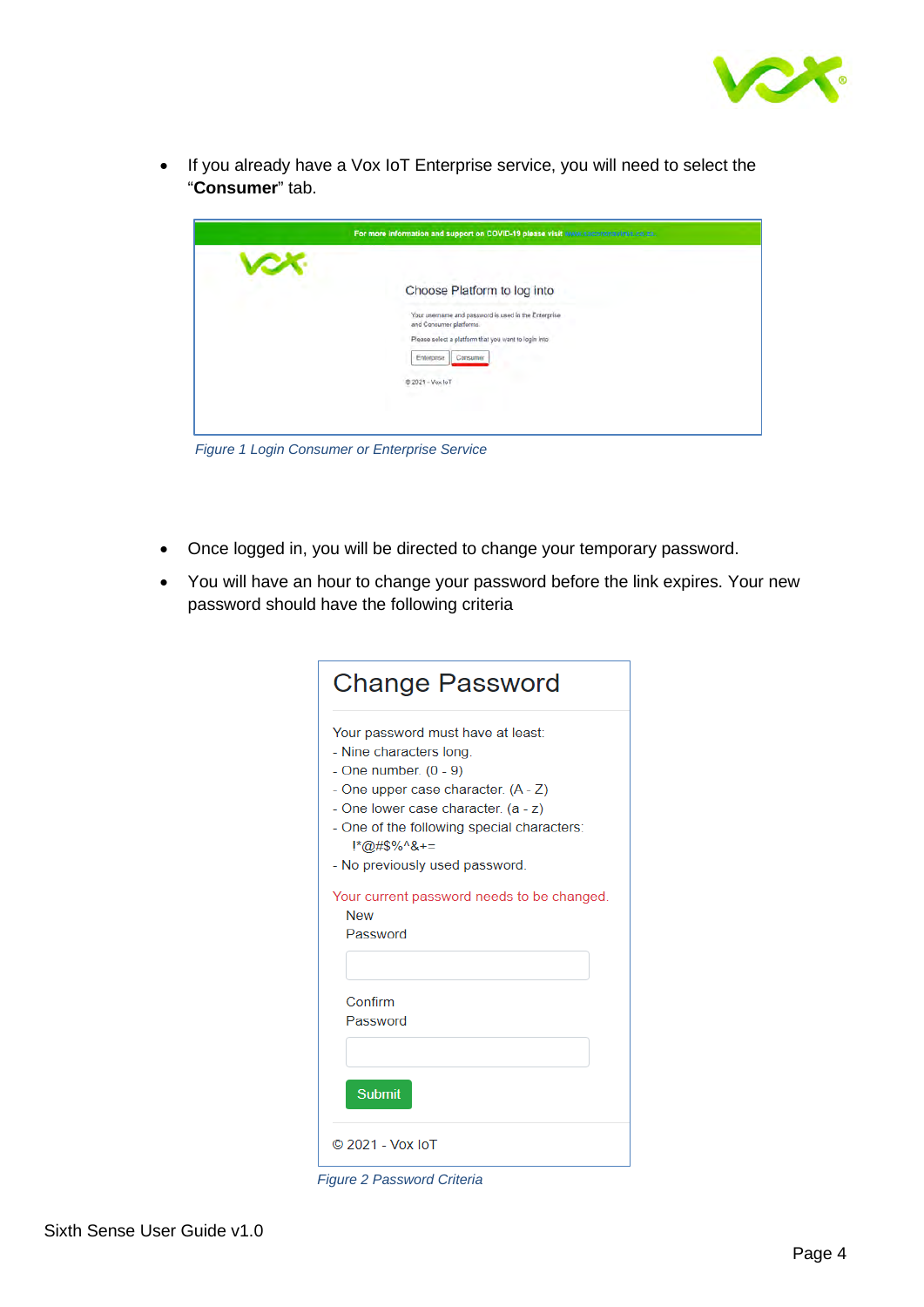

#### <span id="page-5-0"></span>**2.2. Forgotten Password**

- Once you've clicked the "**Forgot Password**" link, you will need to enter your username and click the submit button.
- The following message will be displayed:



*Figure 3 Password "link sent" mail*

- If your username does not exist, the above will still be displayed but no password reset email will be sent.
- The system generates a URL link that has a unique identifier assigned to it. This is sent, via the **Password Reset email**, to your email address.
- Once the link has been used and the password changed successfully, the link will expire immediately, so it can't be used again.
- You will have an hour to use your unique "**Reset Password**" link before the link's identifier expires. If this happens, the following will be displayed:



*Figure 4 Expired link*

- The newly entered password will need to pass the format rules (i.e., minimum nine characters, upper/lower case letters, etc…).
- It also can't be a Sixth Sense password you've used previously.
- Once the password is reset successfully, you will be redirected to the login page to log in with your new password.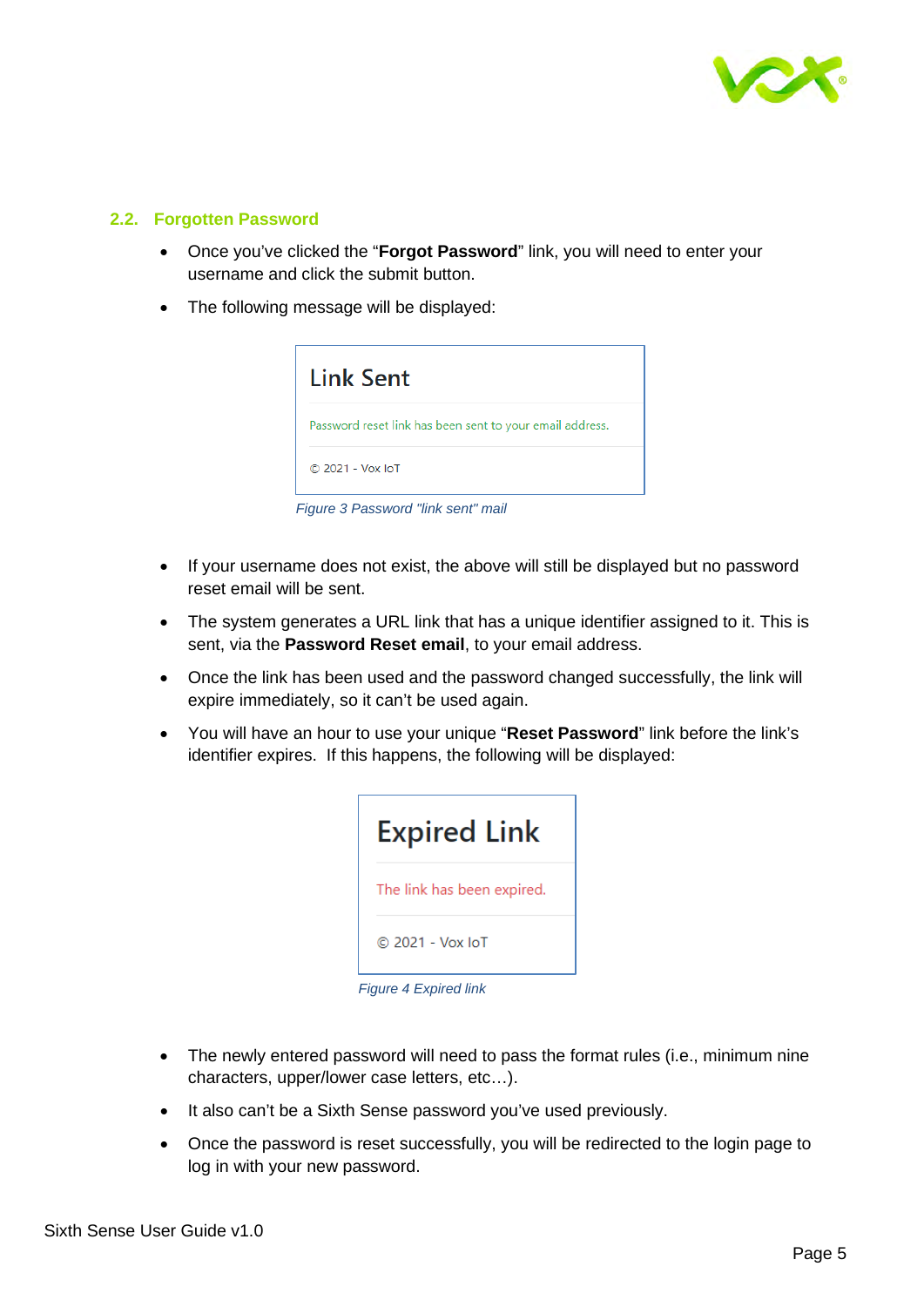

## <span id="page-6-0"></span>**3. Sensor Management**



<span id="page-6-1"></span>**3.1. Home Screen**

*Figure 5 Sixth Sense Home Screen*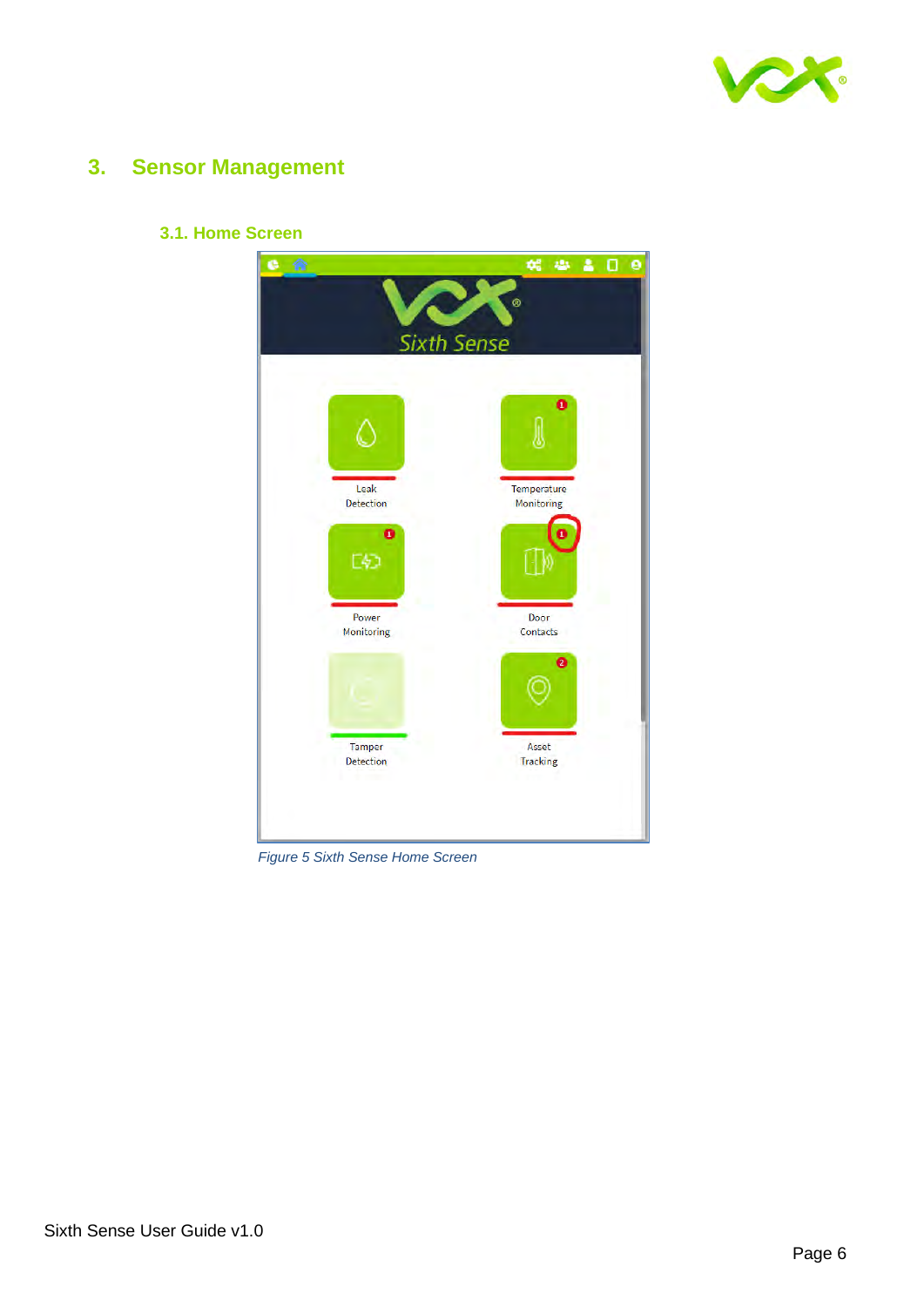

- Once logged in, the following will be visible:
	- o Top left **Home** button (marked in blue) and **Sensor** button (marked in yellow) to provide easy access to your various types of sensors.



*Figure 6 Sensors / Sensor*

- o The centre screen displays all the Sixth Sense sensors available, including the sensors that are activated and part of your portfolio (underlined in red) with those that aren't activated or part of your portfolio in grey (underlined in green).
- o Alerts of changing conditions (if selected by you) are indicated by a number on the sensor tab in red (marked with a red circle).
- o Top Right find the icons for **Users**, Admin User profile, the types of sensors available and a sign-out / Settings button (marked in orange).
- o The **Admin User** is able to change or monitor the sensor settings and add more users to the platform.





## <span id="page-7-0"></span>**3.2. Sensors**

The following sensors are available:

#### <span id="page-7-1"></span>**3.2.1. Sixth Sense GPS Asset Tracker**

The GPS Asset Tracker allows you to track any asset at all times. The Asset Tracker can be attached to a trailer, vehicle, inserted in a back-pack etc., with geo-fence settings (virtual fence) available under the "**Settings**" tab on the Sixth Sense app. To conserve battery life, the sensor will only transmit data every 12 minutes when moving. In a stationary position, the sensor will transmit data once per day.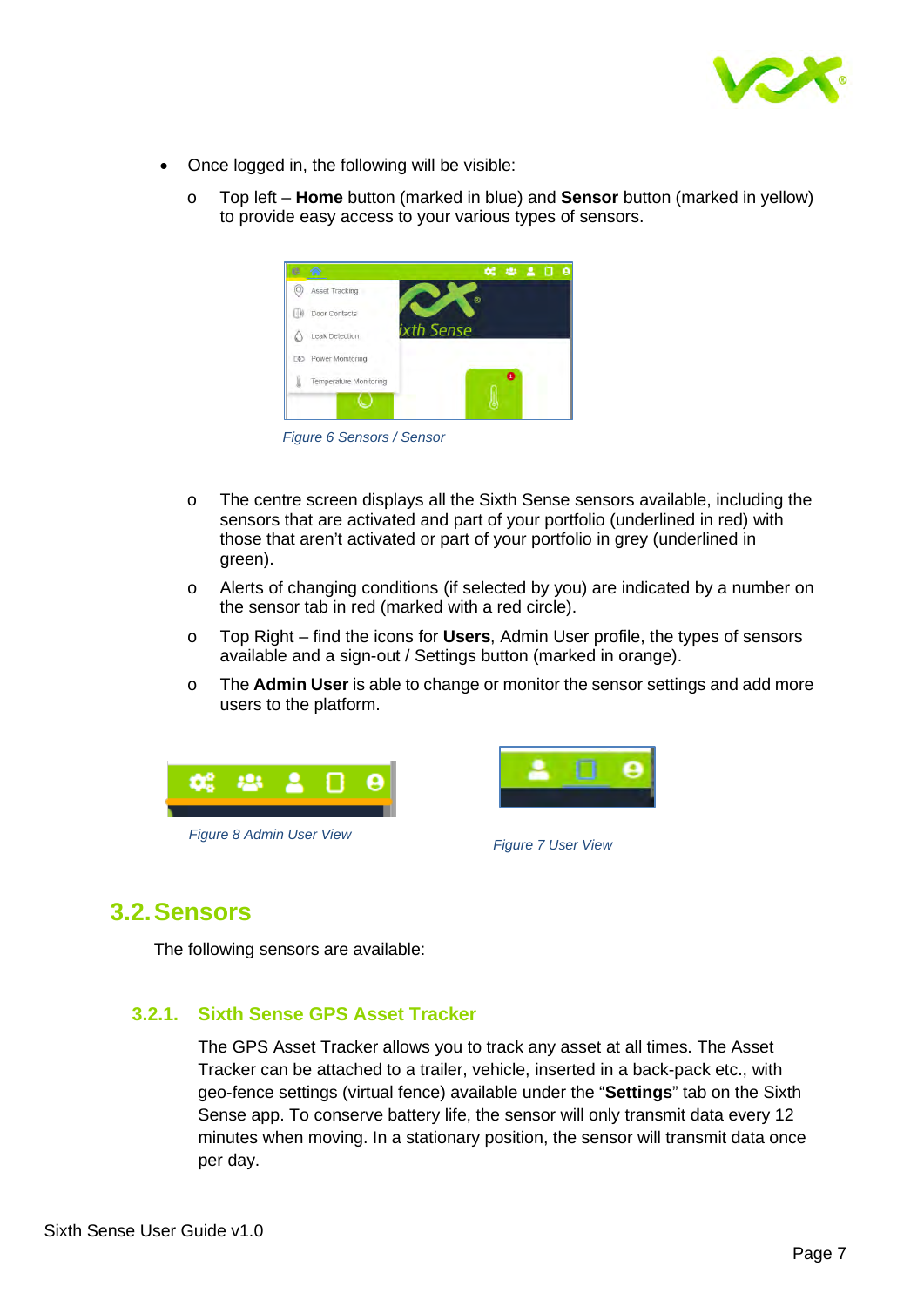



The following information is available on the Sixth Sense app:

*Figure 9: Sixth Sense Asset Tracker*

- o The name of the sensor (marked in yellow), that can be changed in Settings.
- o The last transmitted position of the Asset Tracker (marked in blue).
- o The sensor status and its last transmission (marked in green).
- o The battery status (marked in orange).
- o Number of alerts (underlined in black) with detailed alarm status (underlined in red).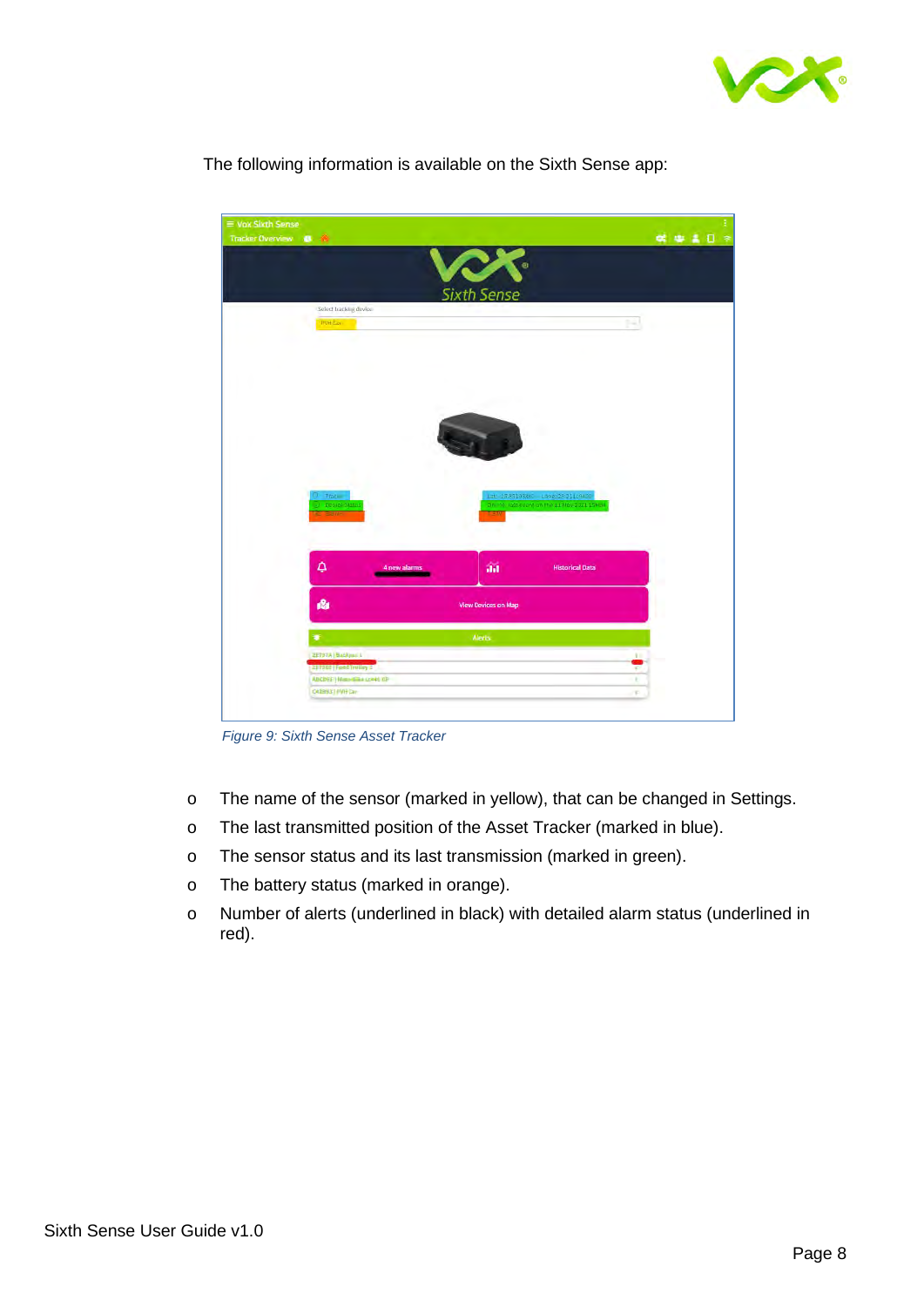

• Historical data of alerts and acknowledgements of alerts per specific time frame and specific sensor.



*Figure 10 Alert information: Tracking device*

- Alert information:
	- o The name of the sensor (marked in yellow) to be changed in Settings.
	- o Timestamp of alert (marked in blue).
	- o The type of alarm (marked in green) to be set up in Settings.
	- o The Acknowledge button.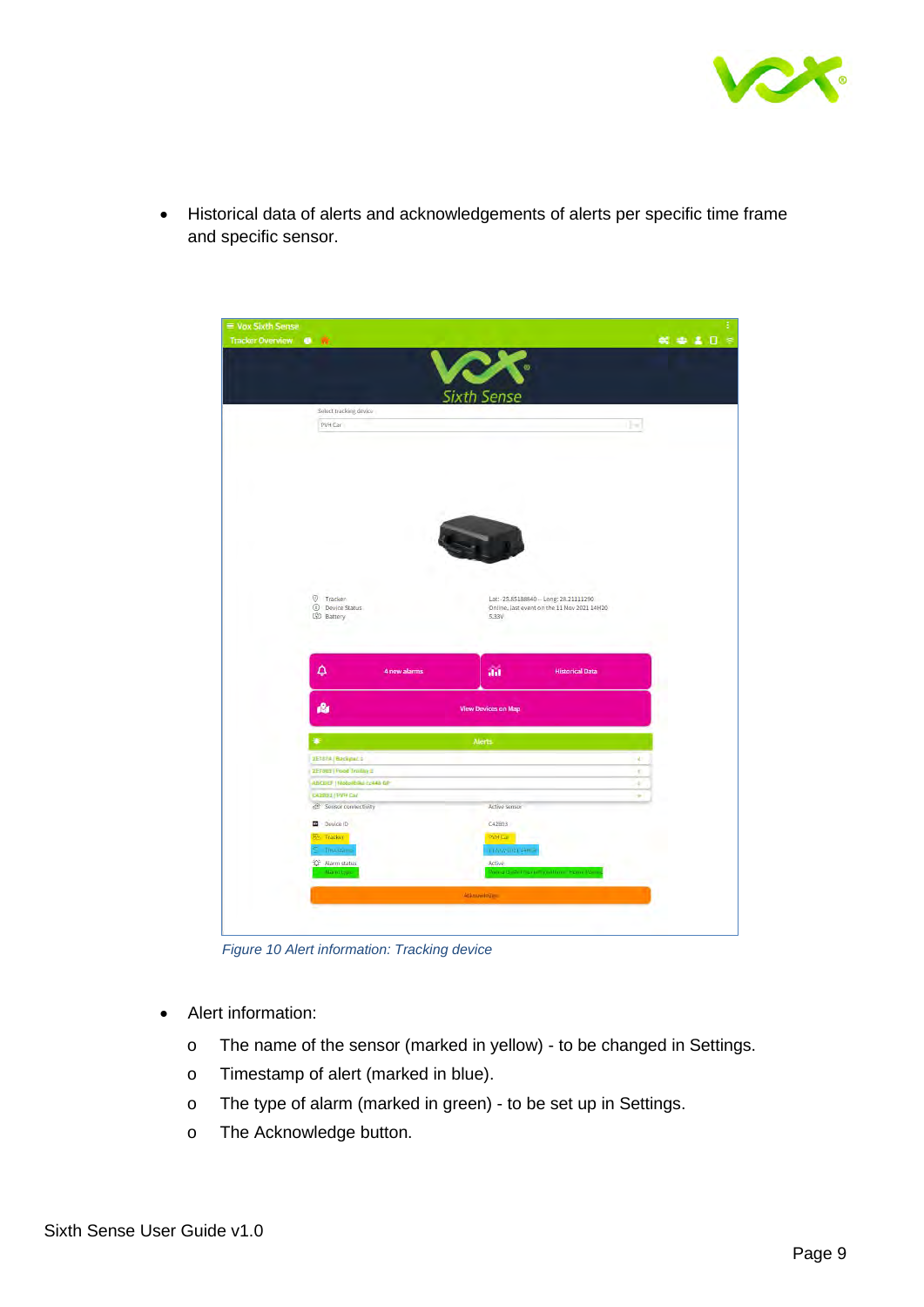

- Map View ("View sensors on Map") offers the following information:
- $\Omega$ c e Madici SofaSonke M39 Ga-Rankuwi Mothutlung M35 Mapetia **Ali ps** R101 mansvill Pretoria **Ifaf** Me C42B93 Device Identifier Device Name Poena Dyster Atter 5.35V<br>04 Nov 2021 tery level Last Seen 16H53 3,111 lerstroc MTD Cer R25
- o The location of your sensors (marked in in orange).

*Figure 11 Detailed Map view Asset Tracker*

o Hovering over the marker will display your sensor's name. By clicking on Tracker History, you will be able to select specific dates to view your Asset Tracker activities.

|            | Select date range |  |
|------------|-------------------|--|
|            | ٠                 |  |
| Start date | <b>End date</b>   |  |
| 2021-09-01 | 2021-11-05        |  |

*Figure 12 Asset Tracker Activity Date Selection*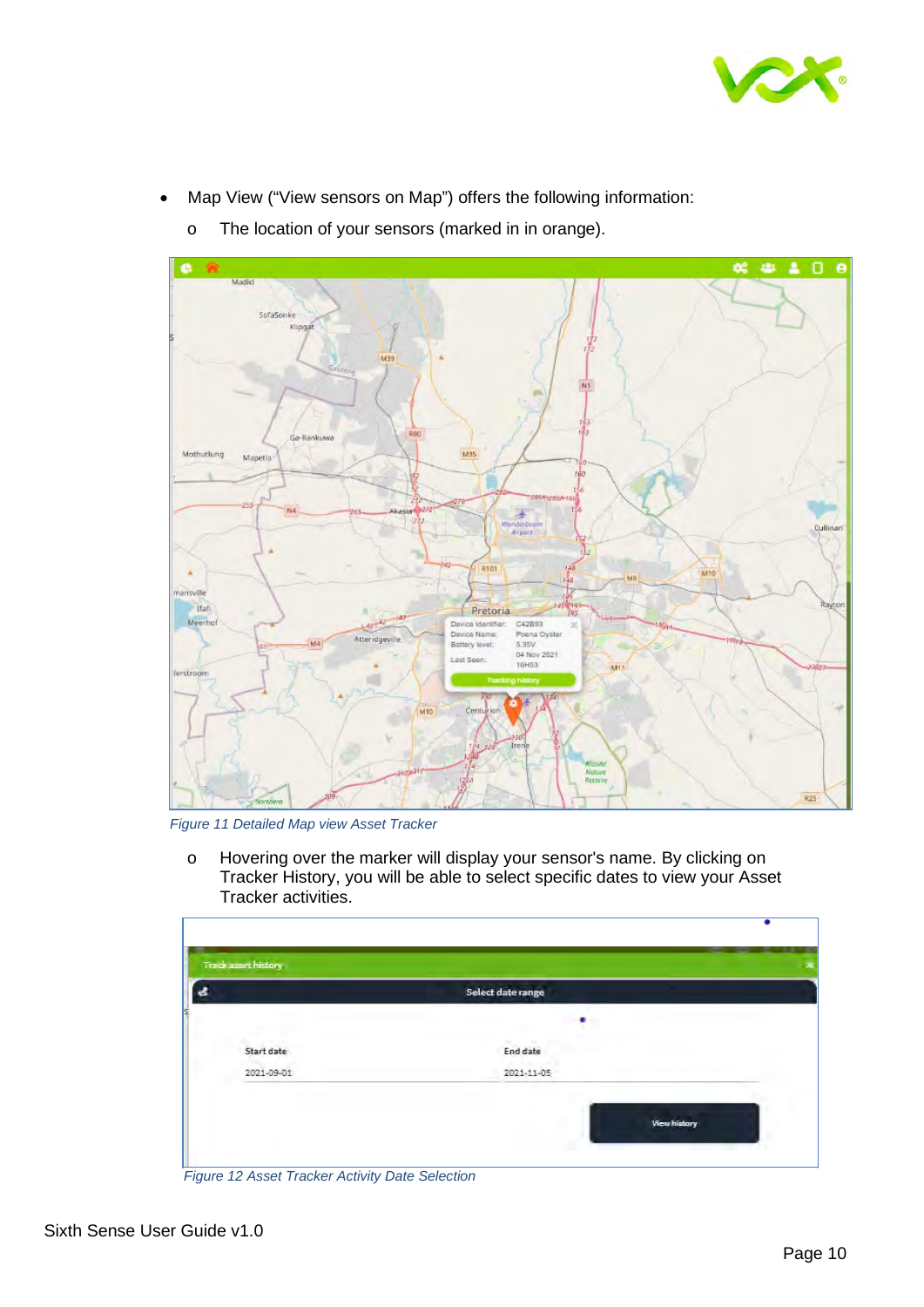



*Figure 13 Detailed Map view Asset Tracker*

- o By selecting an individual position, the movement for the sensor can be viewed with indicated date and time. Note – the sensor will only transmit every 12 minutes when moving to conserve battery life. If the sensor is stationary, it will only transmit data once a day.
- o Map zoom (marked in red).
- o The value of the markers switched on/off (marked in blue).
- o Different map views (marked in black).
- o The Search Indicator showing the map position per specific time/date (marked in purple).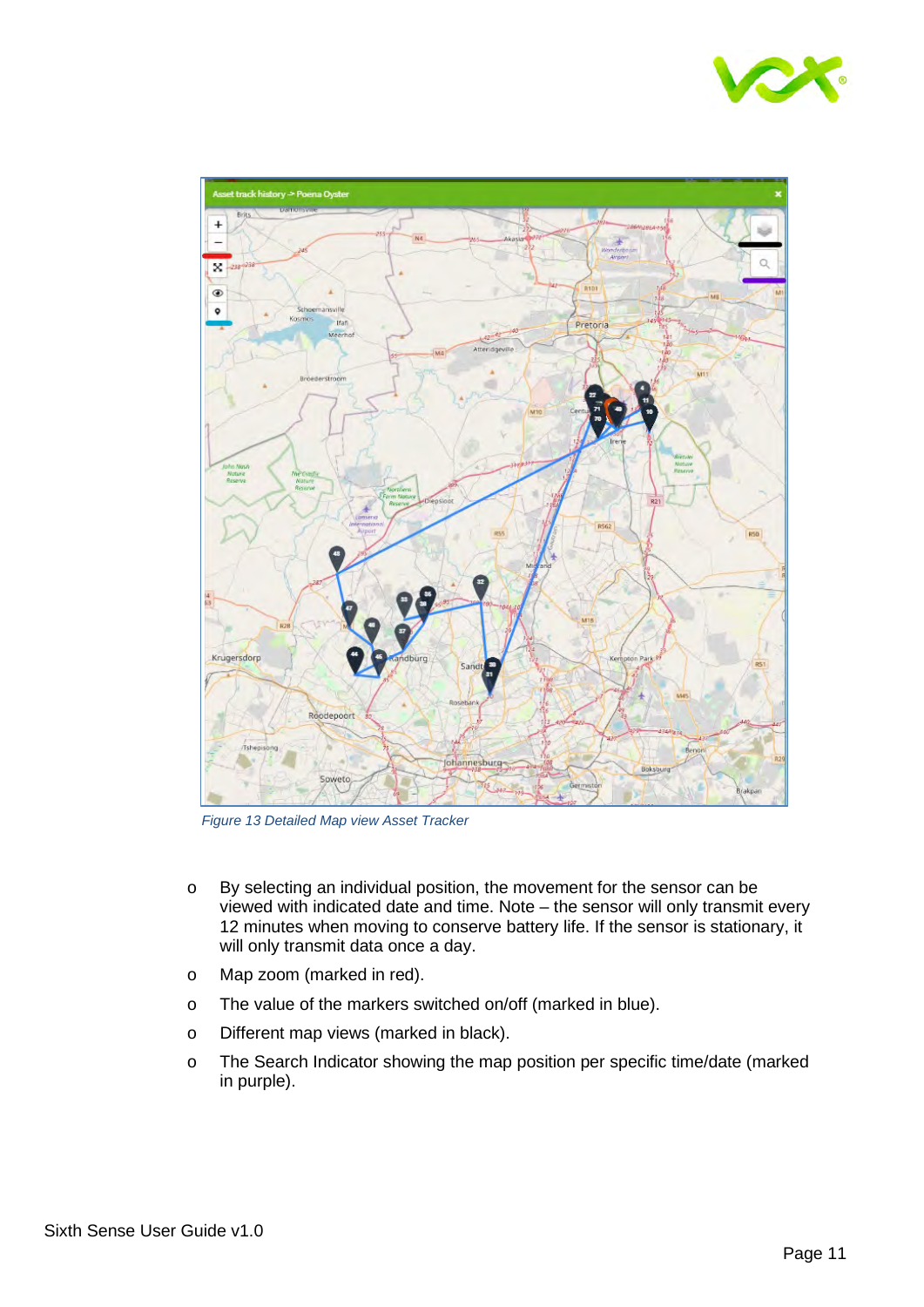

#### <span id="page-12-0"></span>**3.2.2. Sixth Sense Door Sensor**

• The Door Sensor provides you with the status (i.e.: open or closed) of any particular door, remotely.



The following information is available on the Sixth Sense app:

- o The name of the sensor (marked in yellow) to be changed in Settings.
- o The current status of your door (marked in green).
- o The sensor status (marked in blue). If the status if the door changes (open / closed) the sensor will transmit this change, otherwise it will indicate the date and time of the last activity.
- o The battery status (marked in orange).
- o Alerts can be set up in Settings and will indicate a change in a door's status. The Alert needs to be acknowledged by clicking on the orange bar at the bottom of the page.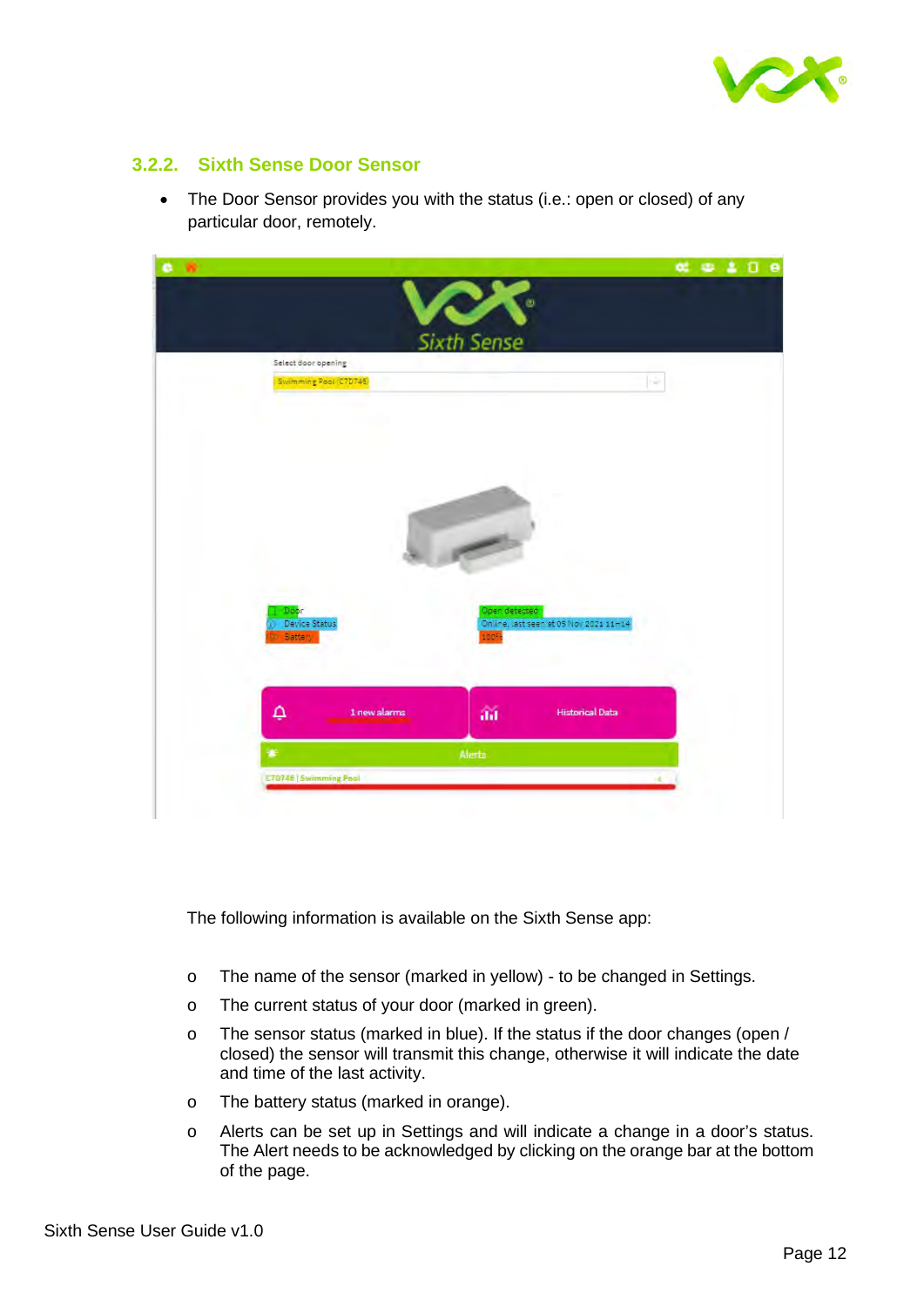

| <b>Brittening Road</b><br><b>Service Ave</b> |                                                             |                          |  |
|----------------------------------------------|-------------------------------------------------------------|--------------------------|--|
|                                              |                                                             |                          |  |
|                                              |                                                             |                          |  |
|                                              |                                                             |                          |  |
|                                              |                                                             |                          |  |
|                                              |                                                             |                          |  |
|                                              |                                                             |                          |  |
|                                              |                                                             |                          |  |
|                                              |                                                             |                          |  |
|                                              | $\overline{\phantom{0}}$                                    |                          |  |
|                                              |                                                             |                          |  |
| <b>STATISTICS</b>                            |                                                             |                          |  |
|                                              | Open pinected                                               |                          |  |
| (1 Door)<br>(0 Device Status)<br>(1) Eattery | Online, last seen at 01 flow 2021 11924                     |                          |  |
| v                                            | 100%<br><b>Ship St</b>                                      |                          |  |
|                                              |                                                             |                          |  |
|                                              |                                                             |                          |  |
|                                              |                                                             |                          |  |
|                                              |                                                             |                          |  |
| ۵<br><b>System Marrisk</b>                   | áil                                                         | <b>Fisherman Detroit</b> |  |
|                                              |                                                             |                          |  |
|                                              | <b>There</b>                                                |                          |  |
|                                              |                                                             |                          |  |
| <b>CONTRACTOR</b><br>(2) Service provided in | Active serson                                               |                          |  |
|                                              |                                                             |                          |  |
| <b>B</b> determine                           | 070746                                                      |                          |  |
| ( Operaziones                                | Summitg Rati.                                               |                          |  |
| E disasse                                    | NAMERIANS                                                   |                          |  |
| 10" Alaim Metus<br><b>Kamayan</b>            | Address<br>Desirople detection on the int. Business product |                          |  |
|                                              | <b><i><u>Administrative</u></i></b>                         |                          |  |

*Figure 14 Door Alert*

- The historical data provides the following information/ selections:
	- o One or more Door Sensors to be selected.
	- o The dates selected.
	- o If the alerts / change of status were acknowledged.
	- o You can switch between the Status (door open / closed) or alerts screen by using the arrows (indicated in red).
	- o All data can be exported or filtered.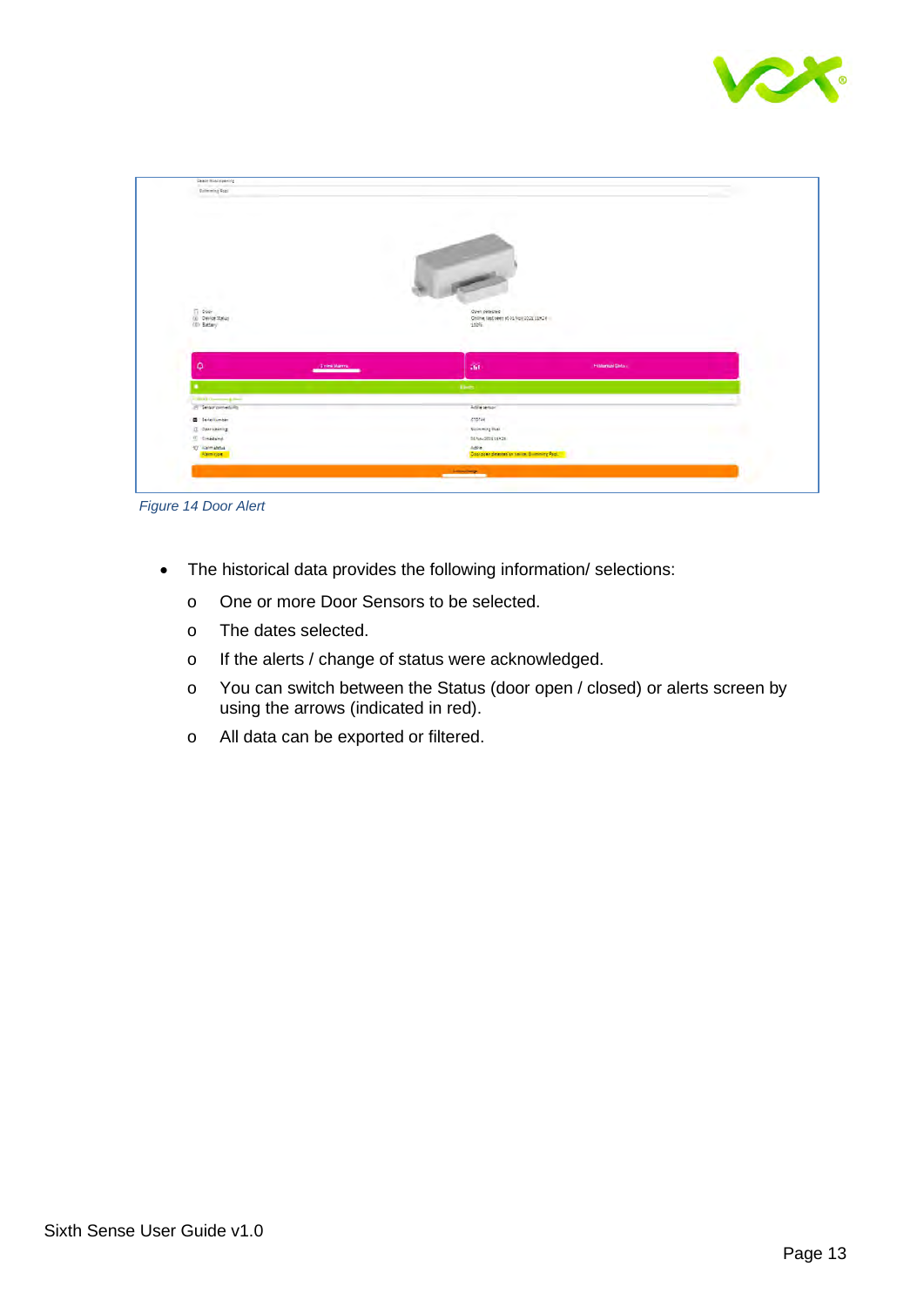



*Figure 15 Door Alert & Open / Closed Indicators*

• Installation – When installing the door sensor, the main sensor (the bigger unit) can either be installed on the door or the door frame, with the door contact (the smaller unit) opposite. On the main sensor, you'll find a small sticker "magnet", indicating where the door contact sensor should be placed in relation to the main sensor.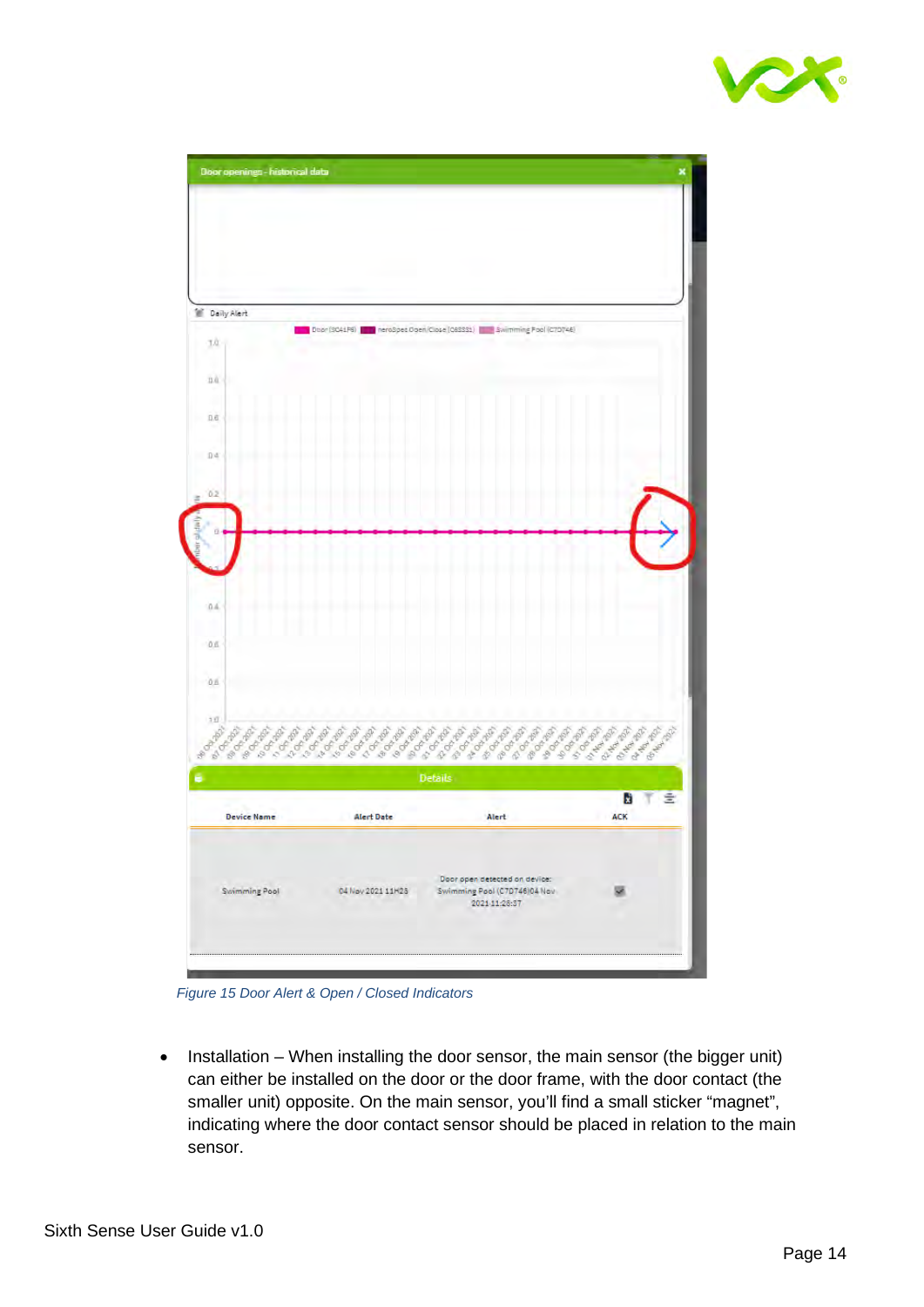

#### <span id="page-15-0"></span>**3.2.3. Sixth Sense Water Leak Sensor**

• The Water Leak Sensor assists in minimising the risks of water leaks and occasional flooding and can be used indoors as well as outdoors. It provides the following information:



*Figure 16 Leak detector*

- o The name of the sensor (marked in yellow). More than one sensor can be viewed.
- o Leak / No leak detected (per sensor).
- o The current sensor status (marked in orange). The sensor will switch on in a change of condition i.e., leak detected, or will transmit a "health status" once a day to conserve batteries.
- o The battery life (marked in blue).
- o Historical data with your defined dates to indicate when the sensor transmitted a leak / flood condition. It will also indicate if you have acknowledged the change in the state of the sensor i.e., leak / flood detected.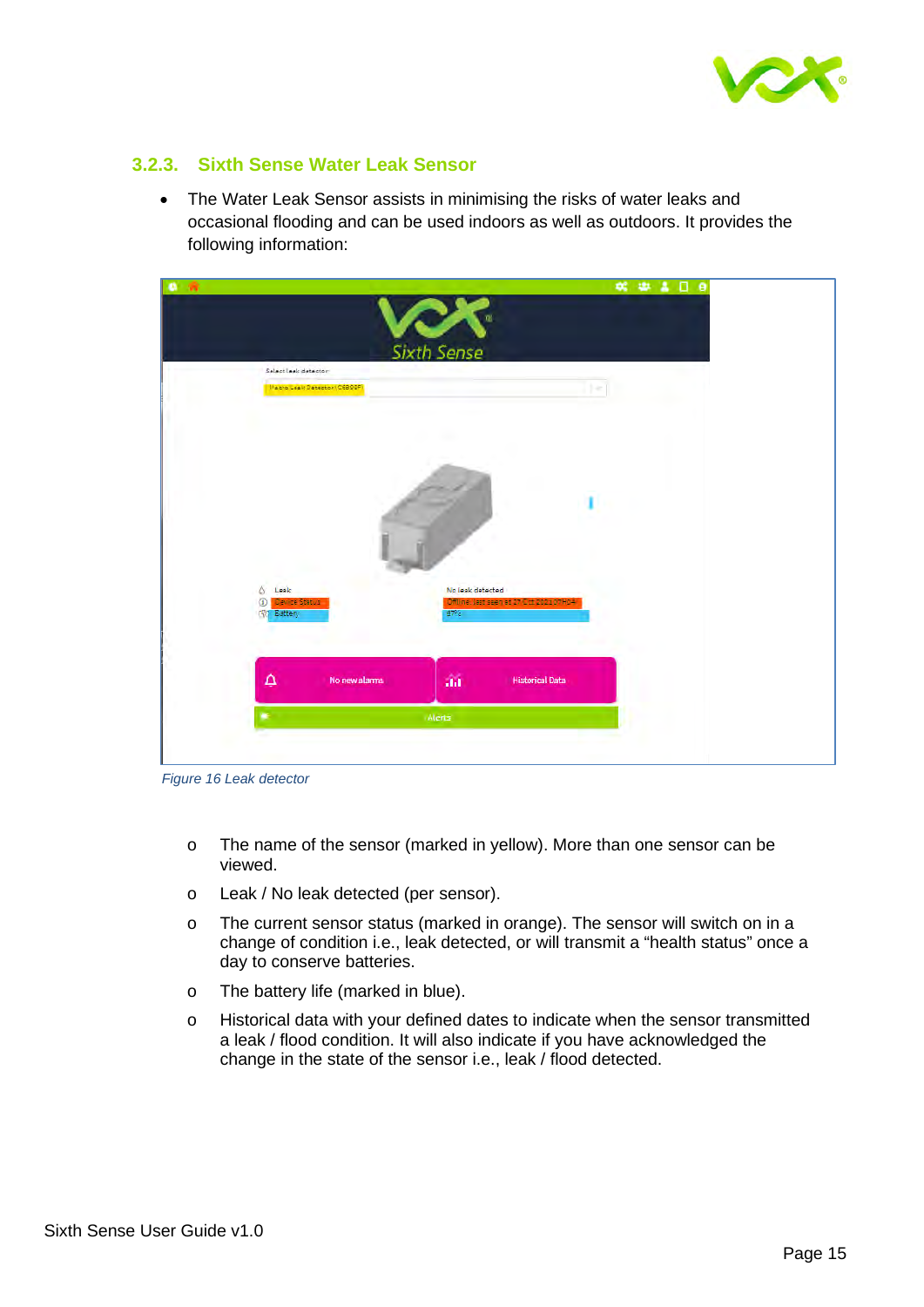



*Figure 17 History of Water Leak alerts*

• Installation – The Water Leak Sensor needs to be installed with the two metal prongs pointing towards the possible leak site / where it may come in contact with water.



*Figure 18 Leak Detector metal prongs*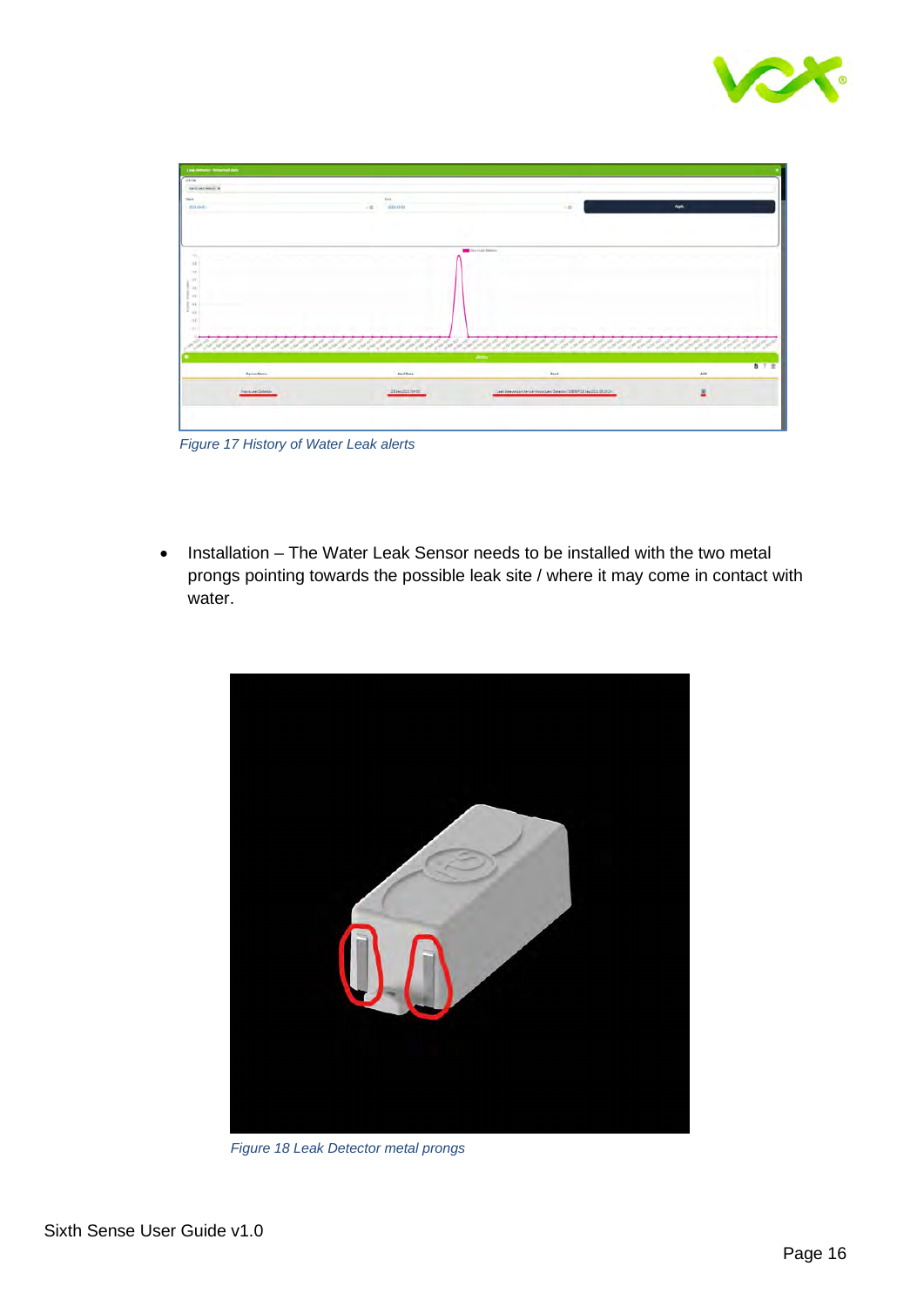

#### <span id="page-17-0"></span>**3.2.4. Sixth Sense Temperature Sensor**

• The Temperature Sensor provides you with hourly temperature readings (measured every 15 minutes) and can be used indoors as well as outdoors.

The following information is available on the Sixth Sense app:

- o The name of sensor, that can be changed under **Settings** (marked in yellow).
- o The latest temperature reading, with the maximum and minimum settings in brackets (marked in pink).
- o The sensor status (marked in green).
- o The battery level indicator (marked in orange).



*Figure 19 Temperature Alert sensor*

The sensor will transmit an alert if it detects temperatures above or below a certain pre-defined setting, which needs to be acknowledged by you. Please note: the sensor will only transmit data once every hour, so if the change in temperature happens outside your set parameters during that time, the sensor will only transmit this new information during its next hourly transmission.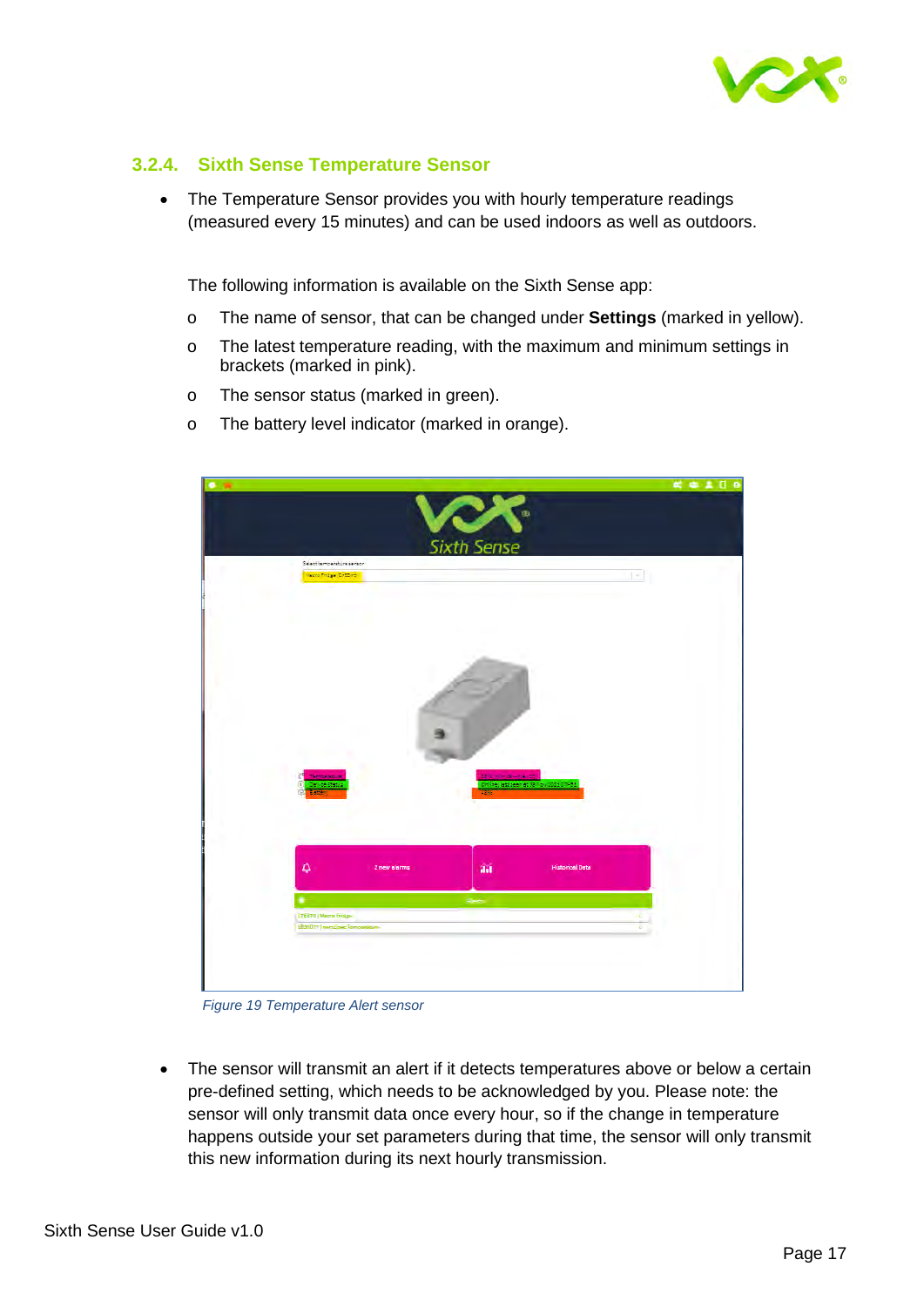

- The historical temperature can be viewed individually or for multiple sensors and as per your selected dates.
- The following information is available:
	- o Your selection of sensors, either a single sensor or multiple sensors (marked in blue).
	- o Your selection of dates (marked in green).
	- o The graph of sensor/s' temperature readings (marked in yellow).
	- o An exportable list of sensor/s' temperature readings (marked in orange).



*Figure 20 Temperature Graph*

## <span id="page-18-0"></span>**3.3. Settings Page**

The Settings page provides the ability to set up certain parameters such as:

- The type of notifications you prefer to receive i.e., SMS, email, or push notification.
- Selecting an individual sensor or multiple sensors.
- The alert type per sensor.
- The alert periods.
- Change of sensor name.
- Setting up a Geo-fence (virtual fence) for the GPS Asset Tracker.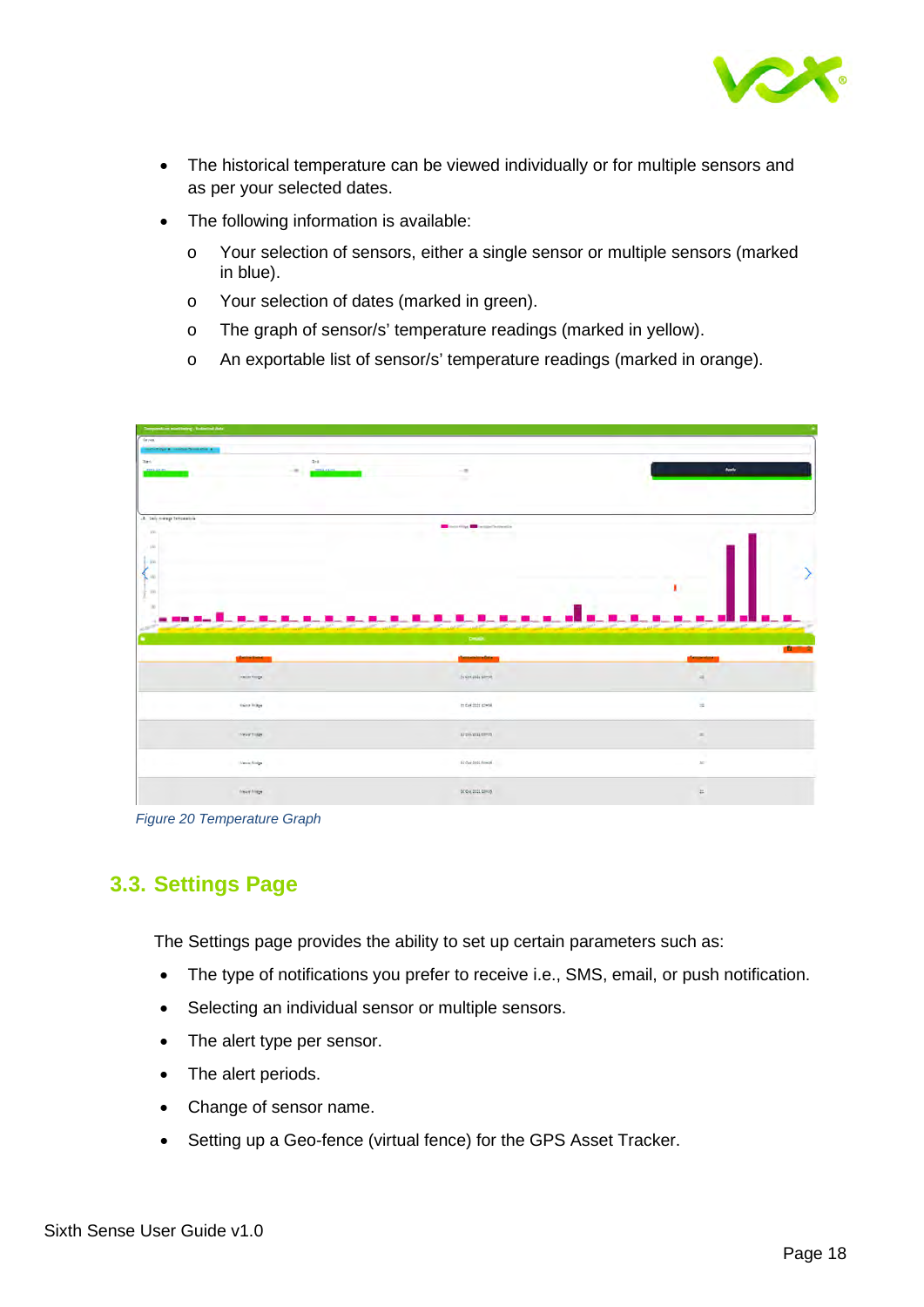

| a. |                                                                                       | <b>CAR</b><br>Sixth Sense       | 经单名日间 |
|----|---------------------------------------------------------------------------------------|---------------------------------|-------|
|    | a Natifications sent by<br>Enail<br>Push notification<br><b>Wertsettingspersensor</b> | SNS:                            |       |
|    |                                                                                       | Asset tracking<br>Dear contacts |       |
|    |                                                                                       | Leekdetedion<br>Pourmentown     |       |
|    |                                                                                       | The constant monitoring         |       |
|    | <b>I</b> Bedience Bec. d                                                              | Geofence satup                  |       |
|    |                                                                                       |                                 |       |

*Figure 21 Settings Page*

## <span id="page-19-0"></span>**3.3.1. GPS Asset Tracker Settings**

| <b>Devices</b>                               |                          |             |                    |         |           |
|----------------------------------------------|--------------------------|-------------|--------------------|---------|-----------|
|                                              | Sensor                   |             | <b>Updated</b>     |         | Alerts    |
|                                              | <b>Backpaci (ZETSTA)</b> |             | 11 Nov 2021 14 156 |         | $\bullet$ |
|                                              | Delivery Bike 1 (2E791D) |             | 51 Nov 2021 14H40  |         | ۰         |
|                                              | Fued Trailey LigeTaten   |             | 11Nov2021 DH35     | ٠       | $\bullet$ |
|                                              | Nummae colos GR (ABCS)   |             | 1106v202150H30     |         | $\bullet$ |
|                                              | FVH Car (C42693)         |             | LT Nov 2021 Limits |         | $\bullet$ |
|                                              | Trailer 5 (3AE09D)       |             | 11Nov202114H37     |         | $\infty$  |
|                                              | Tiellow.                 | Page 1 of 2 |                    | Grows V | Next      |
| $\&$ Aiert Type                              |                          |             |                    |         |           |
|                                              |                          |             |                    |         |           |
| Gutationales<br>W Alert Penad                |                          |             |                    |         |           |
| -Send between                                |                          |             |                    |         |           |
| Starttime                                    |                          |             | Endtime            |         |           |
|                                              |                          |             | 23:59              |         |           |
|                                              |                          |             |                    |         |           |
| 00:00<br><b>Devisions</b><br>et devices next | Motorbike co446 GP       |             |                    |         |           |

*Figure 22 Asset Tracker settings page*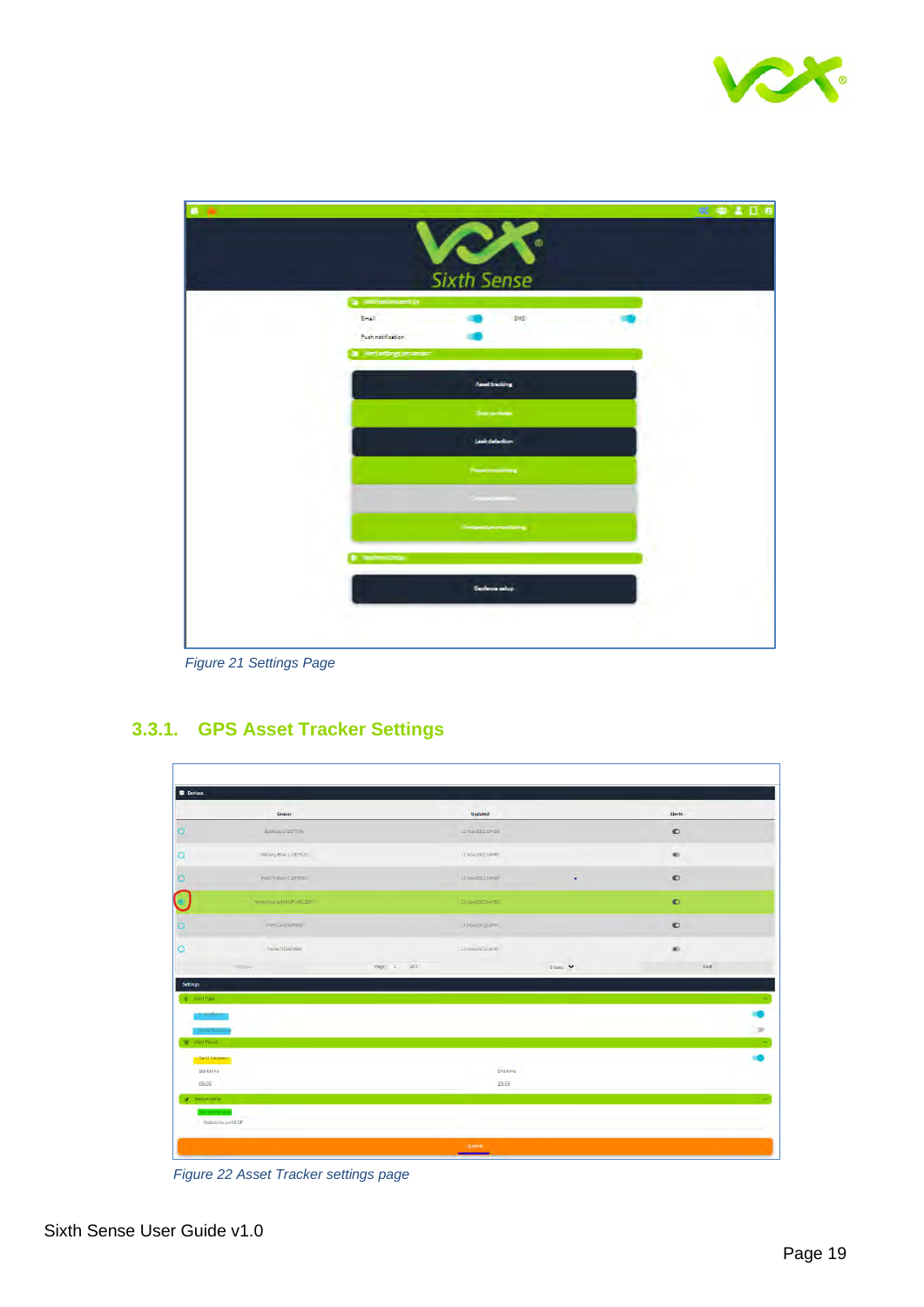

- The following settings are available for the Sixth Sense Asset Tracker:
	- o Selecting a specific sensor (circled in red).
	- o Setting alerts if the Asset Tracker moves in / out of your Geo-fence (underlined in blue).
	- o The time frame of when alerts need to be sent (underlined in yellow).
	- o The change of sensor name (underlined in green).
	- o The Submit button (underlined in blue).
- Geofence Setup

Please note, only the GPS Asset Tracker can be set-up with a Geofence.

The following process needs be followed:

| Geofence               | Link/Unlink      | Edit      | Delete                  |
|------------------------|------------------|-----------|-------------------------|
| centurion (3)          | $\mathcal{O}$    | $\lambda$ | $\vec{u}$               |
| Home (2)               | $\boldsymbol{o}$ | $\lambda$ | $\overline{\mathbf{B}}$ |
| OFFICE (O)             | $\mathcal{Q}$    | ł         | $\overline{\mathbf{B}}$ |
| Rretoria (0)           | $\delta$         | ,         | ī                       |
| Strange (1)            | $\mathcal{Q}$    | 1         | ā                       |
| $\sqrt{or}$ (2)        | $\mathcal{O}$    | ∕         | $\bar{\mathbf{H}}$      |
| Reinig.                | Page $1$ of 2    | Srows V   | <b>Next</b>             |
|                        | Add Septence     |           |                         |
| Figure 23 Add Geofence |                  |           |                         |

o Select "Add Geofence" (marked in green).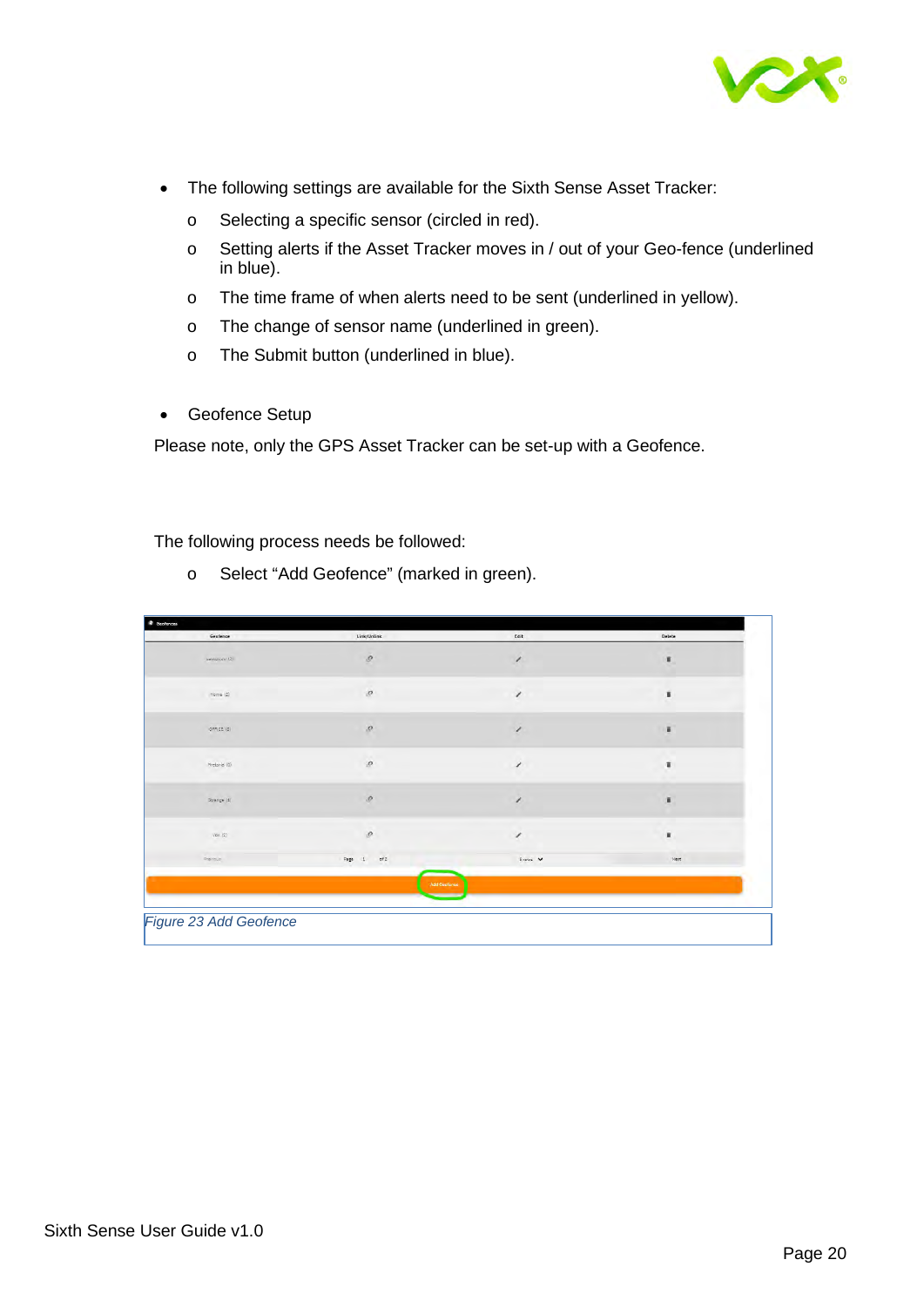

- o Use the **Polygon tab** to define the Geofence (marked in red).
- o Insert the area of your Geofence.
- o Provide a name for your Geofence.
- o Click **Add**



*Figure 24 Insert Geofence on Map*

o Link sensors (marked in red).

| Link/Unlink   | Edit                     | Delete                         |
|---------------|--------------------------|--------------------------------|
| $\mathcal{Q}$ | $\!\!$                   | G.                             |
| $\mathcal{O}$ | Ï                        | Ū.                             |
| $\circ$       | $\overline{\phantom{a}}$ | $\overline{\mathbf{B}}$<br>٠   |
| $\mathcal{O}$ | $\overline{\phantom{a}}$ | $\widetilde{\mathbf{H}}$       |
| $\mathcal{O}$ | $\epsilon$               | Ű.                             |
| $\bullet$     | v                        | $\widetilde{\mathbf{u}}$<br>s. |
| $Page 1$ of 2 | $6$ rows $\vee$          | $\mathcal{N}\mathsf{ext}$      |
|               |                          |                                |

*Figure 25 Link sensors to Geofence*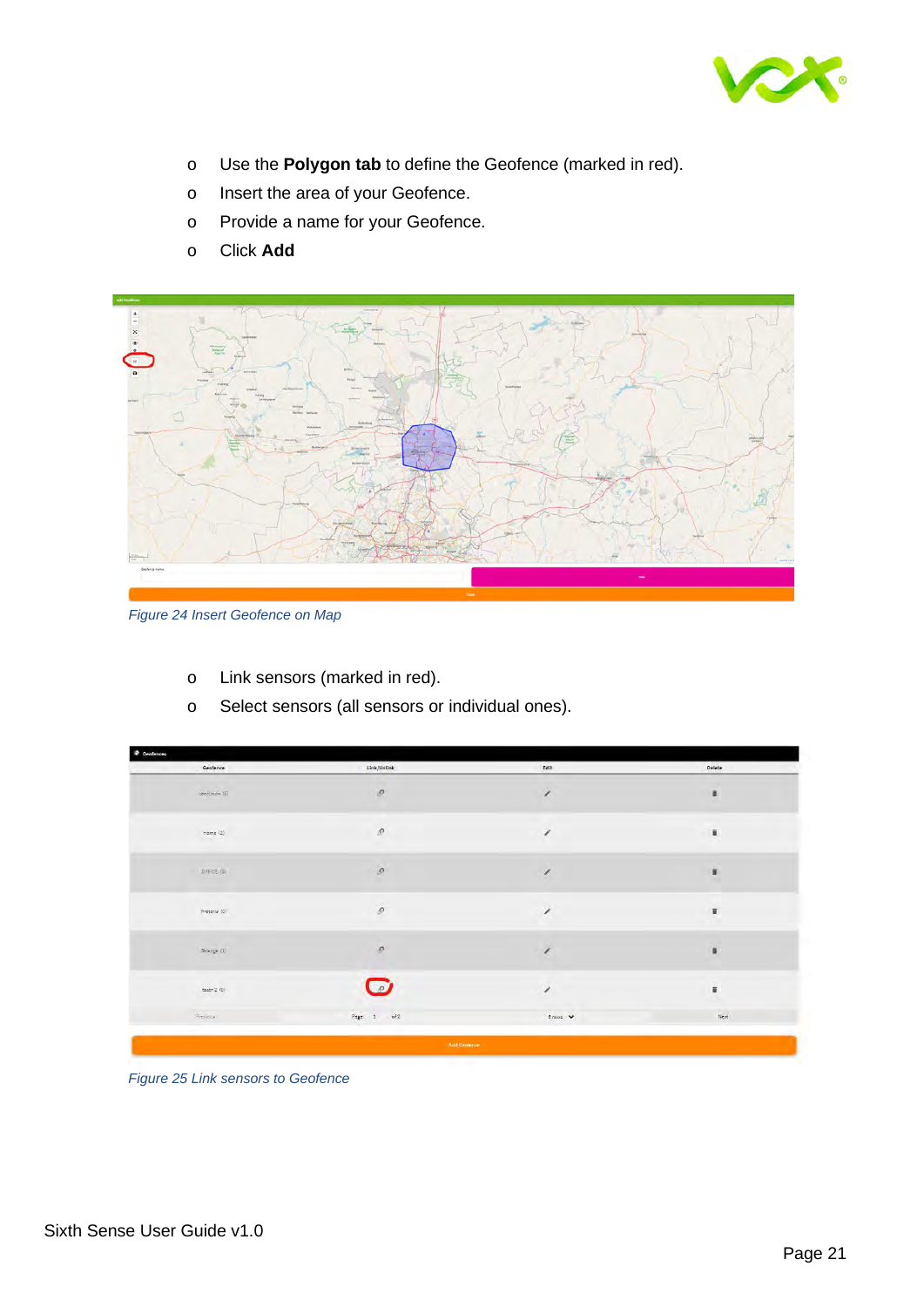

| Grahamar Devrar Selections |                                                | <b>Selected Devices</b> | $\infty$ | × |
|----------------------------|------------------------------------------------|-------------------------|----------|---|
|                            | Sitected Devices                               |                         | iö.      |   |
|                            | I Backgard, M. Director School, M. State Frail | Backpac 1               |          |   |
|                            |                                                | Delivery Bike 1         |          |   |
|                            |                                                | Food Trolley 1          |          |   |
|                            |                                                | Trailer 5               |          |   |
|                            |                                                | Motorbike cc446 GP      |          |   |
|                            |                                                | VK Bicycle              |          |   |
|                            |                                                | PVH Car                 |          |   |
|                            |                                                |                         |          |   |
|                            |                                                |                         | a.       | ٠ |
|                            |                                                |                         |          |   |
|                            |                                                |                         |          | ٠ |
|                            |                                                |                         |          |   |
|                            |                                                |                         |          |   |
|                            |                                                |                         |          |   |
|                            |                                                |                         |          | m |
|                            |                                                |                         |          |   |
|                            |                                                |                         |          |   |
|                            |                                                | <b>SECRETARY</b>        |          |   |

| <b>a</b> Geofences    |             |                   |   |        |
|-----------------------|-------------|-------------------|---|--------|
| Geofence              | Link/Unlink | Edit              |   | Delete |
| <b>Allegal Avenue</b> |             | x                 | ÷ | π      |
| GRNWWW (T)            | ø           | 12<br>×<br>m<br>w |   | ī,     |
| Home (i).             | ø           |                   |   | 直      |

*Figure 26 Unlinking sensors from Geofence*

o To unlink your Geofence sensors, select the Geofence (marked in blue) and the **Unlink button** (marked in orange) and select the sensors you want to remove (marked in yellow).

| Galuma Count Care Mare                               | <b>Selected Devices</b>                             | $\mathbf{x}$            |
|------------------------------------------------------|-----------------------------------------------------|-------------------------|
| Selected Davides                                     |                                                     | $\overline{\mathbf{u}}$ |
| <b>Basique 2 &amp; Democratist &amp; Road Fraise</b> | Backpac 1<br><b>Service</b>                         |                         |
|                                                      | Delivery Bike 1                                     |                         |
|                                                      | Food Trolley 1                                      |                         |
|                                                      | Trailer 5                                           |                         |
|                                                      | Motorbike cc446 GP<br>and the fact that the company |                         |
|                                                      | Service of<br><b>VK Bicycle</b>                     |                         |
|                                                      | PVH Car                                             |                         |
|                                                      |                                                     |                         |

*Figure 27 Select sensors to unlink from geofence*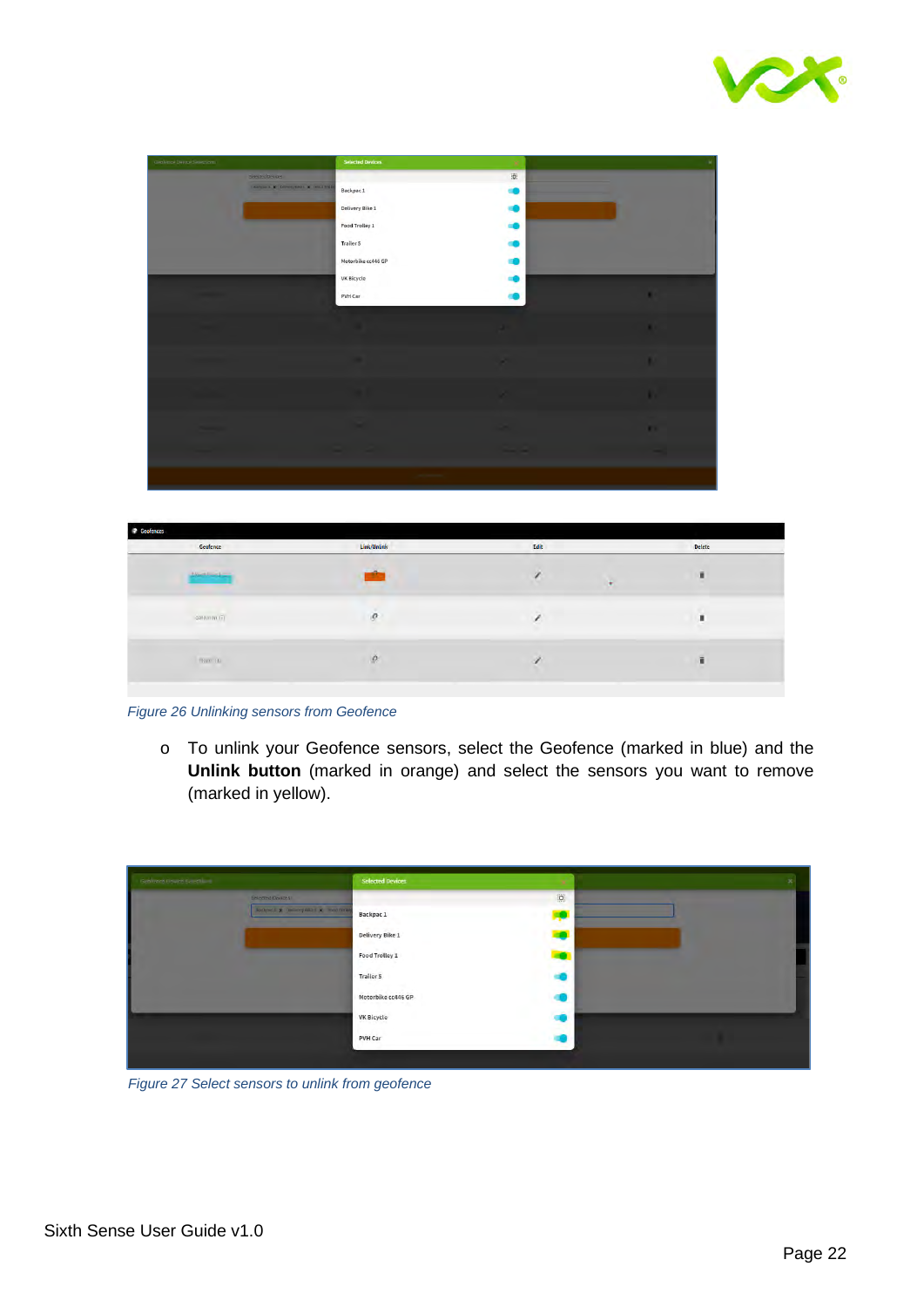

#### <span id="page-23-0"></span>**3.3.2. Door Sensor Settings**

- Select your door.
- Select an open or closed alert (marked in red).
- Select the alert type (marked in blue) and open/closed delay (marked in yellow). This will alert you if the door is still open / closed after a certain amount of time.
- The alert period can be set up (marked in green), to provide specific times when the alert is active.
- The name of the specific door can be changed (marked in orange).
- Click **Submit** to save your changes.

|                            | Sensor              | <b>Updated</b>                                                                    | <b>Alerts</b>          |
|----------------------------|---------------------|-----------------------------------------------------------------------------------|------------------------|
|                            | Door                | 17 Sep 2021 13H28                                                                 | $\bullet$              |
|                            | neroSpec Open/Close | 22 Sep 2021 07H59                                                                 | $\bullet$              |
|                            |                     |                                                                                   |                        |
|                            | Swimming Pool       | 28 Sep 2021 14H09                                                                 | $\bullet$              |
|                            |                     |                                                                                   |                        |
|                            |                     |                                                                                   |                        |
|                            |                     |                                                                                   |                        |
|                            |                     |                                                                                   |                        |
|                            |                     |                                                                                   |                        |
| Settings                   |                     |                                                                                   |                        |
| <sup>奥</sup> Alert Type    |                     |                                                                                   |                        |
|                            |                     | Open Delay                                                                        |                        |
| Open Alert                 |                     | $\circ$<br>$\overline{\phantom{0}}$<br>and the state of the state of the state of |                        |
|                            |                     | <b>Close Delay</b>                                                                |                        |
| Close Alert                |                     | $\bullet$                                                                         | $\sim$<br>$\mathbf{v}$ |
| <b>M</b> Alert Period      |                     |                                                                                   |                        |
| Send between               |                     |                                                                                   |                        |
| <b>Start time</b>          |                     | Endtime                                                                           |                        |
|                            |                     |                                                                                   |                        |
|                            |                     | 23:59                                                                             |                        |
| 00:00                      |                     |                                                                                   |                        |
| $\mathbb{R}^n$ Device name |                     |                                                                                   |                        |
| Set device name            |                     |                                                                                   |                        |
| Door                       |                     |                                                                                   |                        |

*Figure 28 Door settings*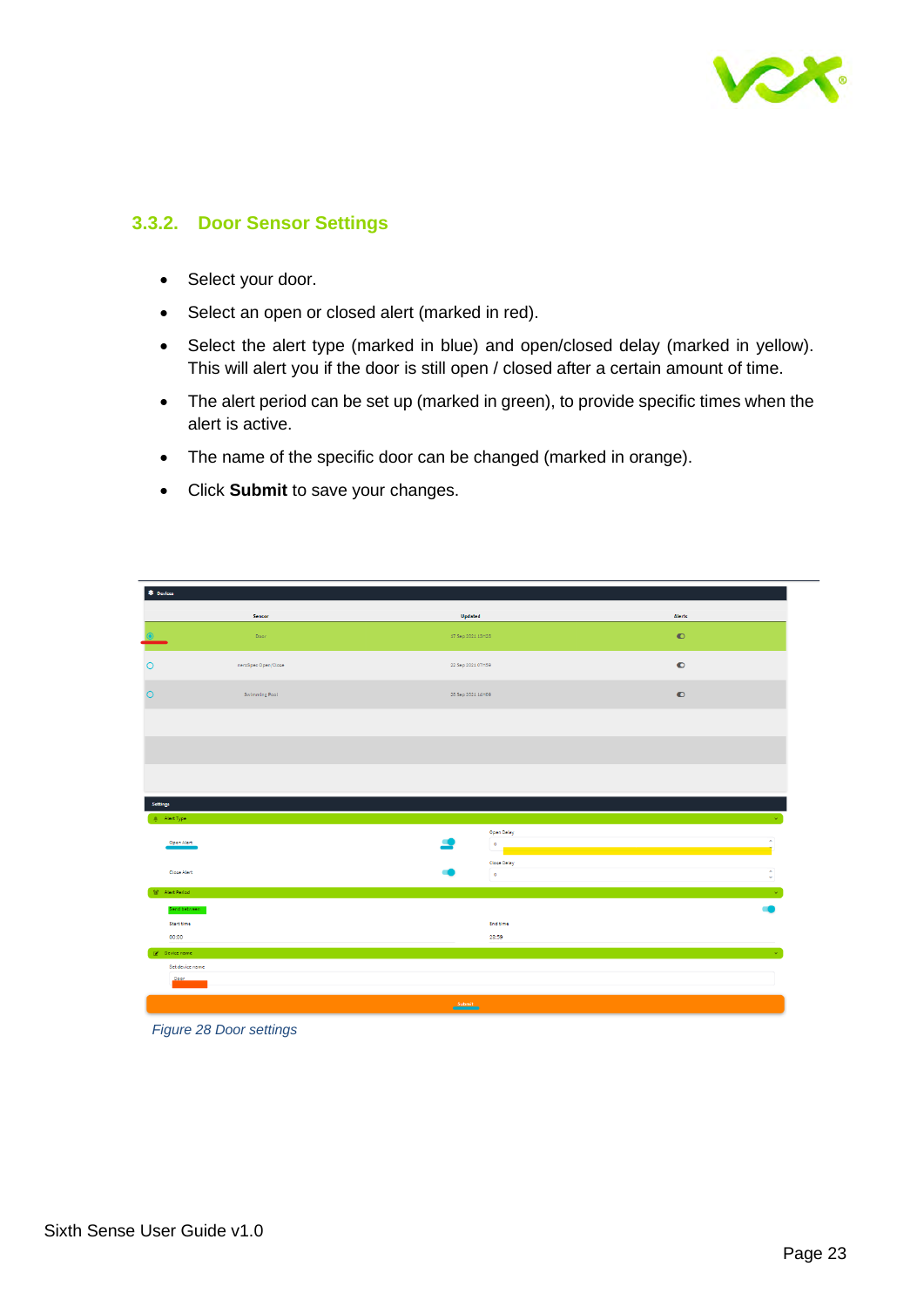

| <b>Devices</b>                     |                    |               |
|------------------------------------|--------------------|---------------|
| Sensor                             | <b>Updated</b>     | <b>Alerts</b> |
| Macro Leak Detector                | 22 Sep 2021 07 HS2 | $\bullet$     |
|                                    |                    |               |
|                                    |                    |               |
|                                    |                    |               |
|                                    |                    |               |
|                                    |                    |               |
|                                    |                    |               |
|                                    |                    |               |
| Settings                           |                    |               |
| A Alert Type                       |                    |               |
| Leek Alert                         |                    | r.            |
| No Leek Alert                      |                    | $\bigcirc$    |
| (iii) Alert Period<br>Send between |                    |               |
| <b>Start time</b>                  | End time           |               |
| 00:00                              | 23:59              |               |
| $[2]$ Device name                  |                    |               |
| Set device name                    |                    |               |
| Macro Leak Detector                |                    |               |
|                                    | Submit             |               |

### <span id="page-24-0"></span>**3.3.3. Water Leak Sensor Settings**

*Figure 29 Water Leak Sensor settings*

- Select your Water Leak Sensor (marked in red).
- Select your alert type (marked in blue).
- The alert period can be set up (marked in green), to provide specific times when the alert is active.
- The name of your Water Leak Sensor can be changed (marked in orange).
- Click **Submit** to save your changes.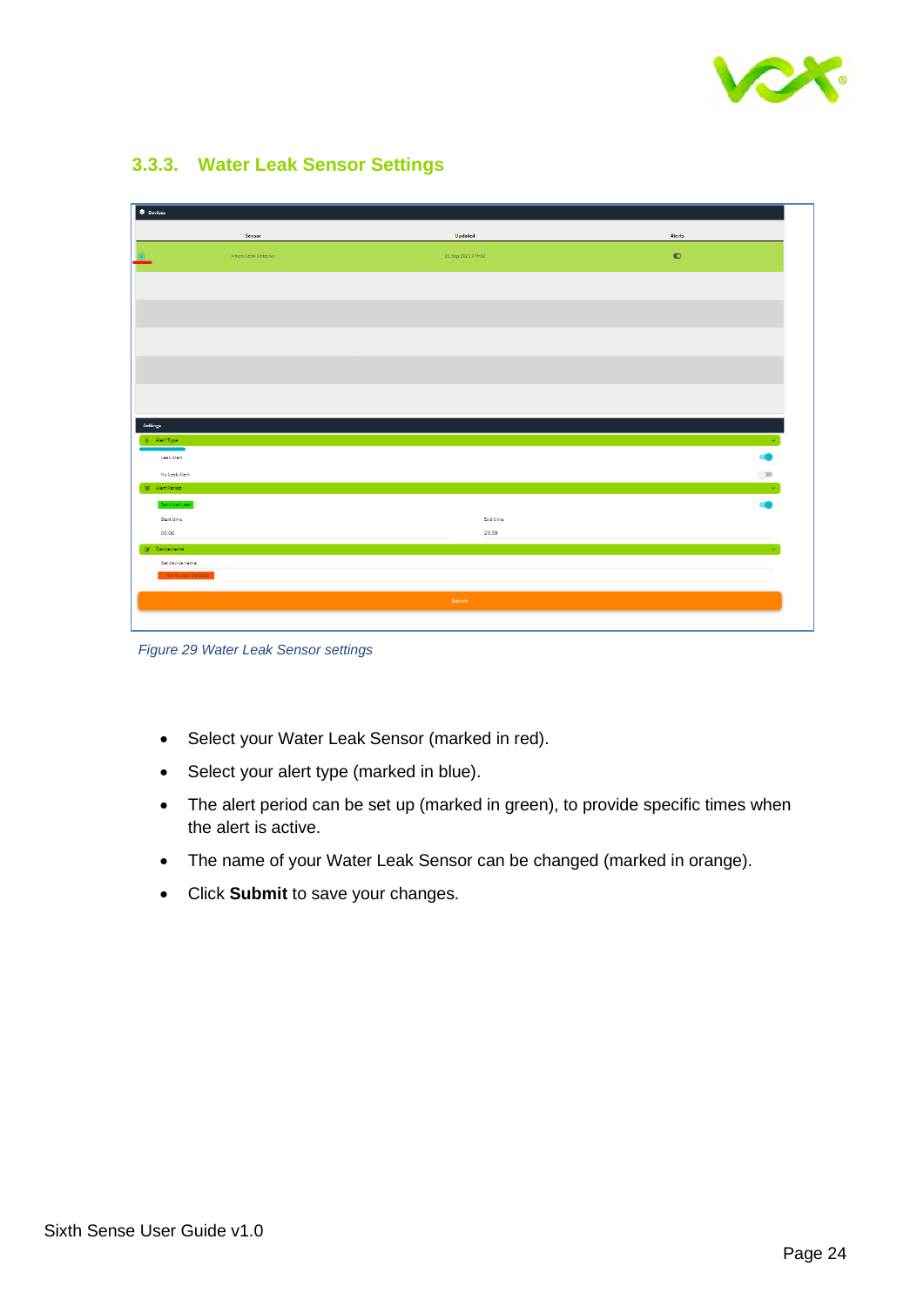

| <b>S</b> Devices                     | Sixth Sense         |           |  |
|--------------------------------------|---------------------|-----------|--|
| Sensor                               | Updated             | Alerty    |  |
| new Frage (2001)                     | of Debause bones    | $\bullet$ |  |
| O<br>Inercipac Temperature (1880077) | 025 ap 2021 07 HS1  | $\bullet$ |  |
|                                      |                     |           |  |
|                                      |                     |           |  |
|                                      |                     |           |  |
|                                      |                     |           |  |
| Settings                             |                     |           |  |
| Setthresholds<br><b>Hin</b>          |                     |           |  |
| 48.00                                | Max<br>$z = \infty$ |           |  |
|                                      |                     |           |  |
| $N$ erkType<br>Above Nert            |                     |           |  |
|                                      |                     |           |  |
| <b>Seleur/Jert</b>                   |                     |           |  |
| <b>C. Met Period</b>                 |                     |           |  |
| Send between<br>Start time           | Englisher           |           |  |
| 00:00                                | 23:59               |           |  |
| <b>C. Doon news</b>                  |                     |           |  |
| <b>PRESENTATION</b>                  |                     |           |  |

#### <span id="page-25-0"></span>**3.3.4. Temperature Sensor Settings**

*Figure 30 Temperature Monitoring Settings*

- Select your Temperature Sensor (marked in red).
- Define the maximum and minimum temperature thresholds (marked in blue).
- Set your alert type i.e., above / below set temperature (marked in green).
- The alert period can be set up (marked in pink), to provide specific times when the alert is active.
- The name of your Water Leak Sensor can be changed (marked in orange).
- Click **Submit** to save your changes.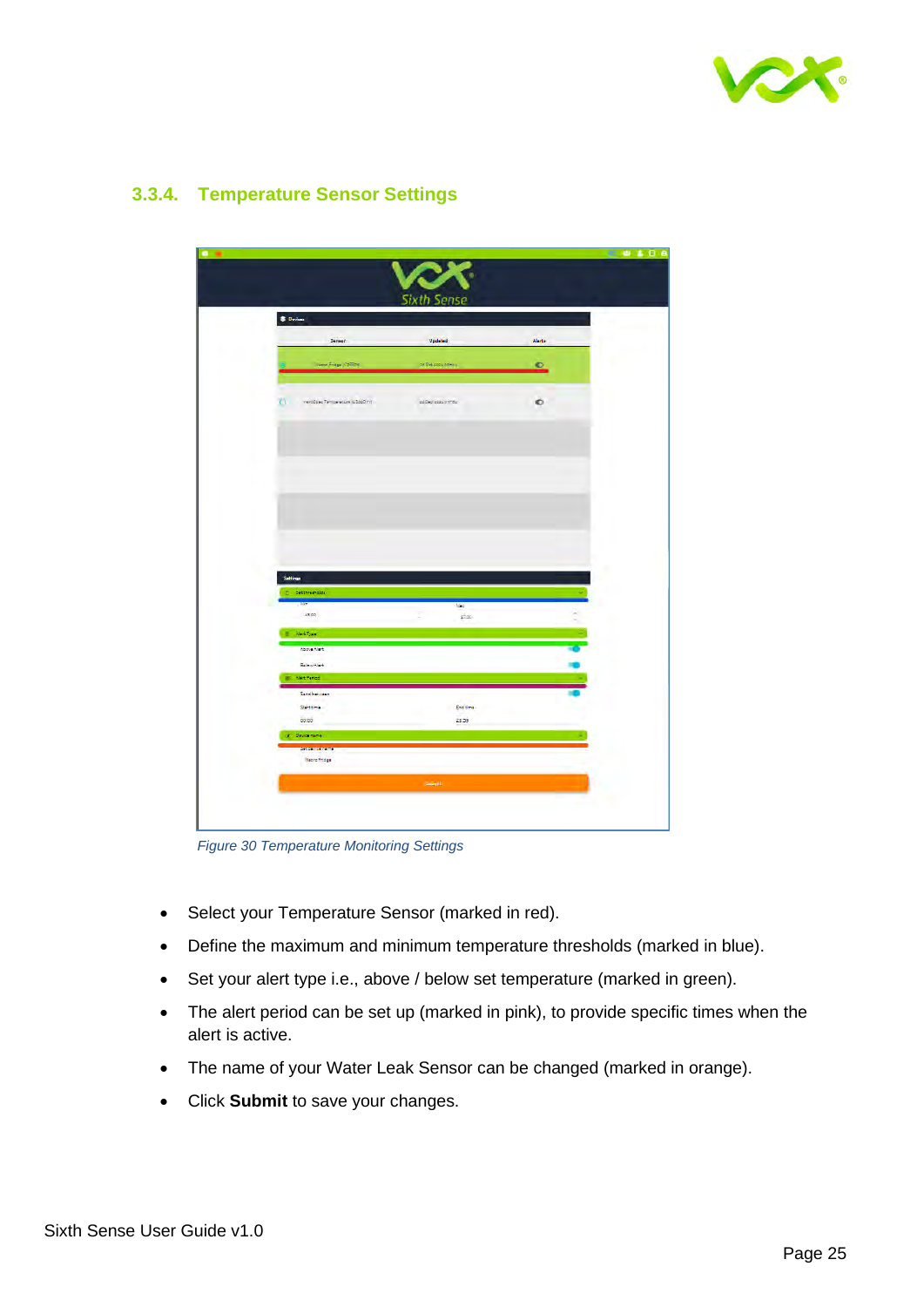

## <span id="page-26-0"></span>**4. User Management**

#### <span id="page-26-1"></span>**4.1. User Profile**

The following can be updated under the **User Profile** button:

| User Profile             |                |            |
|--------------------------|----------------|------------|
| $2$ User details:        |                |            |
| Username                 |                |            |
|                          |                |            |
| First Neme               |                |            |
| $\frac{1}{2}$            |                |            |
| Last Name                |                |            |
| <b>Sider</b>             |                |            |
| Cell Number              |                |            |
| ×                        |                |            |
| Email                    |                |            |
|                          |                |            |
| Admin                    |                | <b>STI</b> |
|                          | <b>Under-</b>  |            |
| <b>A</b> Change Password |                |            |
| New Password             |                |            |
|                          |                |            |
| Confirm Password         |                |            |
|                          |                |            |
|                          | Change Powerer |            |

*Figure 31 User Management*

- Username
- First name
- Last name
- Cell number
- Email address
- Change password